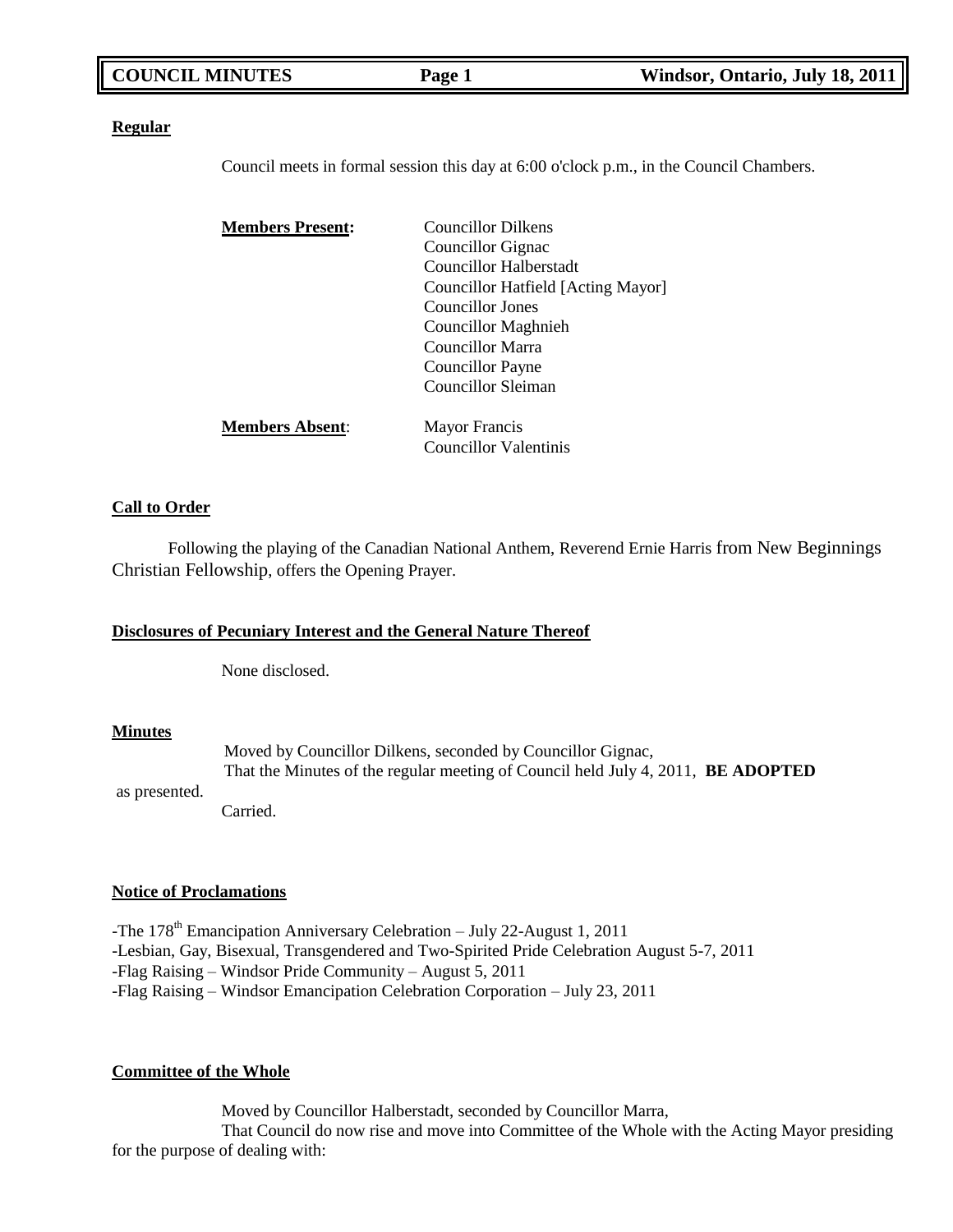- (a) communication items;
- (b) consent agenda;
- (c) hearing requests for deferrals or referrals of any items of business;
- (d) hearing presentations and delegations;
- (e) consideration of business items;
- (f) consideration of Committee reports:
	- (i) **Report of Special In-Camera Meeting or other Committee as may be held prior to Council** (if scheduled); and
	- (ii) **Report of the Striking Committee** of its meeting held July 4, 2011*(attached)*; and
	- (iii) **Report No. 9-11 of the Environment & Transportation Standing Committee** of its meeting held June 22, 2011*(previously distributed);* and
	- (iv) **Report No. 7-19 of the Executive Committee** of its meeting held June 28, 2011*(previously distributed);* and
	- (v) **Report No. 9 of the Planning Standing Committee** of its meeting held July 11, 2011;

(g) consideration of by-laws 135-2011 through 139-2011 (inclusive). Carried.

# **Communications**

Moved by Councillor Jones, seconded by Councillor Maghnieh,

**M166–2011** That the following Communication Items 1 to10 inclusive, as set forth in the Council Agenda **BE REFERRED** as noted:

| <b>Item</b>    | <b>From</b>                                          | <b>Description</b>                                                 |  |
|----------------|------------------------------------------------------|--------------------------------------------------------------------|--|
|                | Department of Finance<br>Canada                      | Acknowledgment of additional correspondence requesting that the    |  |
|                |                                                      | Harmonized Sales Tax (HST) be removed from electricity and heating |  |
|                |                                                      | bills.                                                             |  |
|                |                                                      | Note & File                                                        |  |
|                |                                                      | <b>GP2011</b>                                                      |  |
|                |                                                      | Residential Tenancies Act – Automatic Rent Reductions.             |  |
| $\overline{2}$ | Ministry of Municipal<br>Affairs and Housing         | Chief Financial Officer & City Treasurer                           |  |
|                |                                                      | Note & File                                                        |  |
|                |                                                      | <b>GM2011</b>                                                      |  |
|                |                                                      | Response to correspondence of February 15, 2011 and M55-2011       |  |
|                | Minister of Public Safety                            | regarding Canada Border Services Agency's (CBSA) decision to       |  |
| 3              |                                                      | amalgamate the Windsor/St. Clair regional administrative office to |  |
|                |                                                      | Niagara/Fort Erie.                                                 |  |
|                |                                                      | Note & File                                                        |  |
|                |                                                      | GF/10922                                                           |  |
| 4              |                                                      | Waste Diversion Needs Support from All Political Parties.          |  |
|                | Association of<br>Municipalities of Ontario<br>(AMO) | <b>City Engineer</b>                                               |  |
|                |                                                      | <b>MMA2011</b>                                                     |  |
|                |                                                      | Note & File                                                        |  |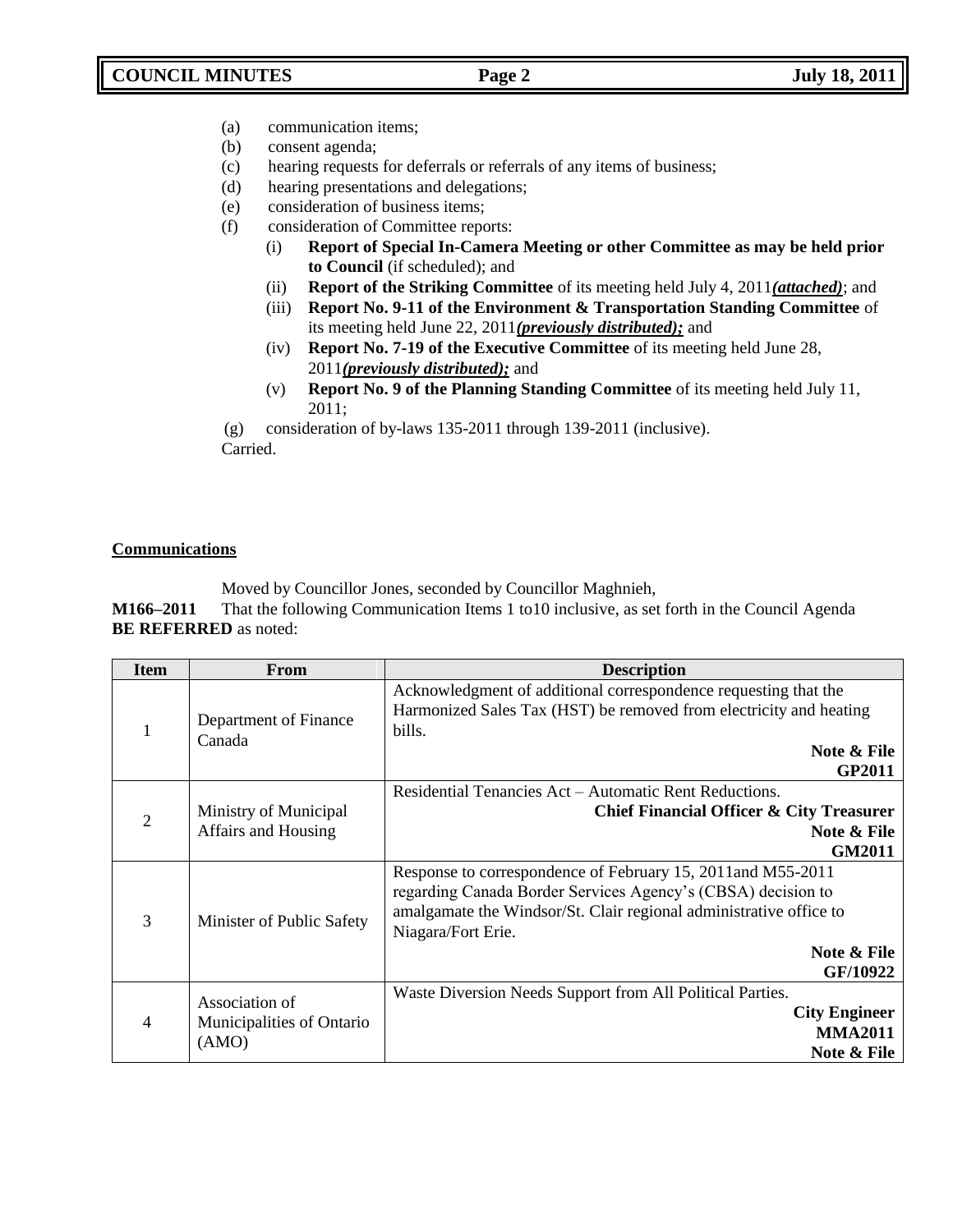| 5  | <b>Ontario Municipal Board</b><br>(OMB)                     | Decision/Order of the Board regarding the appeal of Gerald Tino Jr.,<br>under the Planning Act, R.S.O. 1990 for proposed Change of Conditions<br>of approval of draft plan of subdivision for lands known as 3590 Peter<br>Street.<br><b>City Planner</b><br><b>Chief Building Official</b><br><b>City Solicitor</b><br><b>Zoning Clerk</b><br>Note & File<br>ZP/9691 |
|----|-------------------------------------------------------------|-----------------------------------------------------------------------------------------------------------------------------------------------------------------------------------------------------------------------------------------------------------------------------------------------------------------------------------------------------------------------|
| 6  | Canada Mortgage and<br><b>Housing Corporation</b><br>(CMHC) | Federal/Provincial/Territorial Ministers Responsible for Housing<br>Announce a New Framework for Affordable Housing.<br><b>Community Development &amp; Health Commissioner</b><br>Note & File<br><b>GH2011</b>                                                                                                                                                        |
| 7  | Chair, Source Protection<br>Committee                       | Preparation of Source Protection Plan for Drinking Water Source<br>Protection Notice Under Ontario Regulation 287/07 - Clean Water Act.<br><b>City Engineer</b><br><b>City Planner</b><br>Note & File<br>EI/10108                                                                                                                                                     |
| 8  | Secretary/Treasurer<br>Committee of Adjustment              | Consent Authority Agenda Record Hearing to be held on Wednesday,<br>July 27, 2011, Room 409,400 City Hall Square East, Windsor.<br>Note & File<br>ZC2011                                                                                                                                                                                                              |
| 9  | <b>City Engineer</b>                                        | Tender 17-11: Lena Avenue from College Avenue to Millen Street -<br>Sewer, Watermain, and pavement Rehabilitation.<br>Note & File<br><b>SW/11117</b>                                                                                                                                                                                                                  |
| 10 | City Engineer                                               | Adie Knox Herman Rink Floor - Tender #72-11.<br>Note & File<br>SR/10542                                                                                                                                                                                                                                                                                               |

Carried.

## **Consent Agenda**

Moved by Councillor Marra, seconded by Councillor Payne,

That the following Consent Agenda and the recommendations contained in the administrative reports **BE APPROVED** as amended:

- Item 1 City Purchase from Cassens Transport Ltd. Land Required for the Extension of the Multi-Use Trail on Grand Marais Road East
- Item 2 Part-Lot Control By-La Exemption Request, Derek Montgomery, 1206 and 1208 Argyle Road East side of Argyle Road south of Ontario St. File – No. PLC-001/11
- Item 3 Part-Lot Control By-law Exemption Request, 838614 Ontario Limited (L. Fanelli), West side of Radcliff Avenue, south of Little River Boulevard
- Item 4 Walker/Wyandotte Intersection Improvements, Purchase from 1099097 Ontario Inc.

Carried.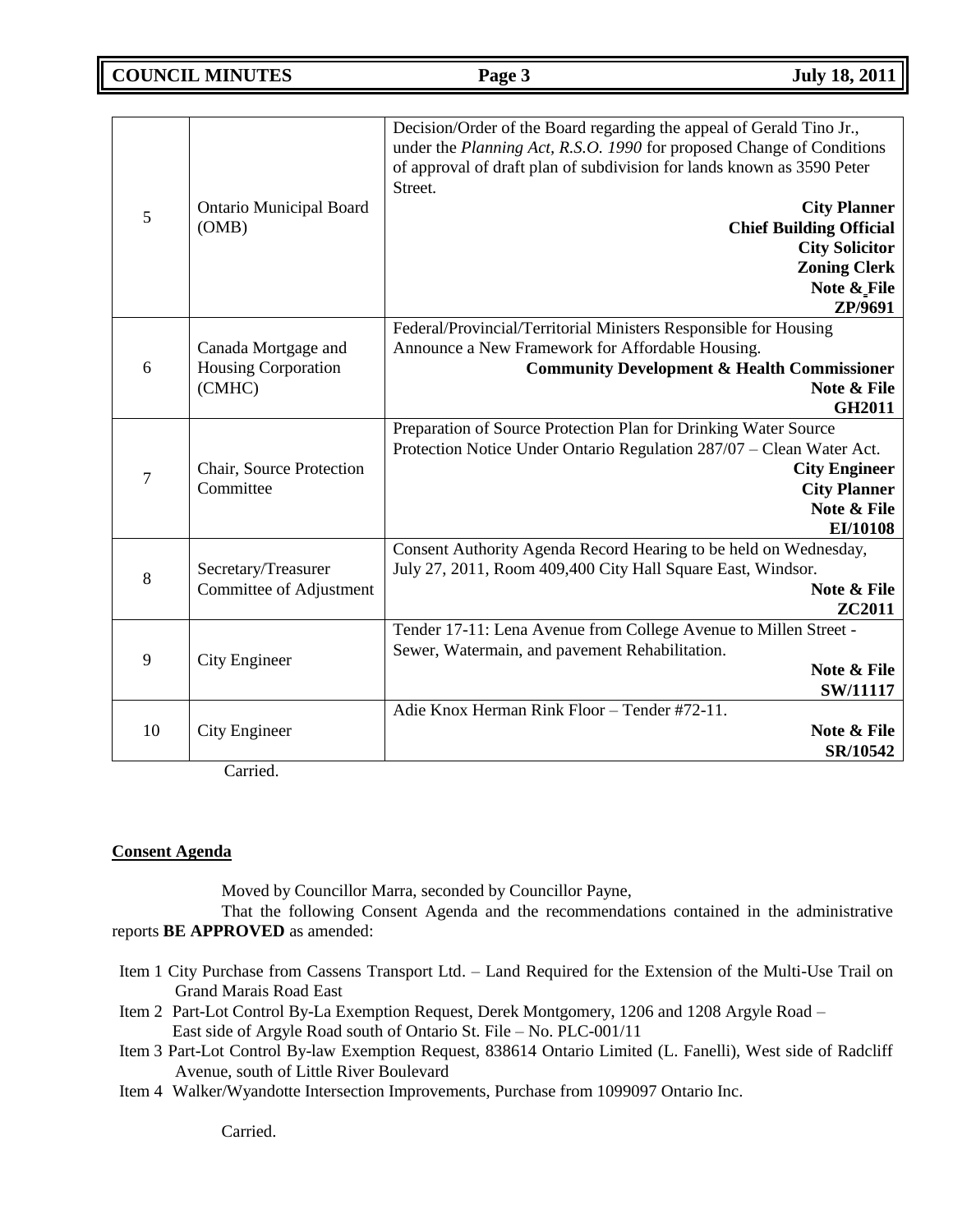## **Deferrals and/or Referrals and Withdrawals**

None requested.

## **Presentations & Delegations:**

### **PRESENTATIONS:**

## **Robin Easterbrook, Chair, Windsor Heritage Committee; John Calhoun, Heritage Planner; Sean Cooke, Manager of Facility Services; Giuliana Hinchliffe, Coordinator of Engineering ; and Helga Bailey, Chairperson, representing the Greater Essex County District School Board**

Robin Easterbrook, Chair, Windsor Heritage Committee; John Calhoun, Heritage Planner; Sean Cooke, Manager of Facility Services; Giuliana Hinchliffe, Coordinator of Engineering ; and Helga Bailey, Chairperson, representing the Greater Essex County District School Board, appear before Council to formally receive a \$400,000 cheque from City Administration representing City heritage grants for the John Campbell School rehabilitation.

## **Annette Beaudoin, MPAC Customer Relations and Municipal Relations Representative for Windsor/Essex**

Annette Beaudoin, MPAC Customer Relations and Municipal Relations Representative for Windsor/Essex, appears before Council to provide an overview of the role of MPAC (Municipal Property Assessment Corporation), providing an overview of MPAC, roles, responsibilities and relationships, Current Value Assessment (CVA), Assessment Cycle, and "About My Property".

Moved by Councillor Marra, seconded by Councillor Jones,

**M167-2011** That the presentation by Annette Beaudoin, MPAC Customer Relations and Municipal Relations Representative for Windsor-Essex, regarding an overview of the role of MPAC (Municipal Property Assessment Corporation) **BE RECEIVED** for information.

Carried.

Councillor Maghnieh was absent from the meeting when the vote was taken on this matter.

## **DELEGATIONS**

# **Request by The Legends of 2012 – extension of liquor licence to 4:00 a.m. August 1 to 8, 2011 – Windsor Pride Celebrations**

### **Deputy Chief Brannagan, Windsor Police Service**

Deputy Chief Brannagan, Windsor Police Service, appears before Council and is available for questions regarding the Legends of 2012 applying to the Alcohol and Gaming Commission of Ontario (AGCO) for a temporary extension of hours for service of alcohol to 4:00 o"clock a.m. from August 1 to August 8, 2011.

### **SR2011 5**

(For final disposition of this matter, see Clause **CR207/2011** in Schedule "A" attached hereto.)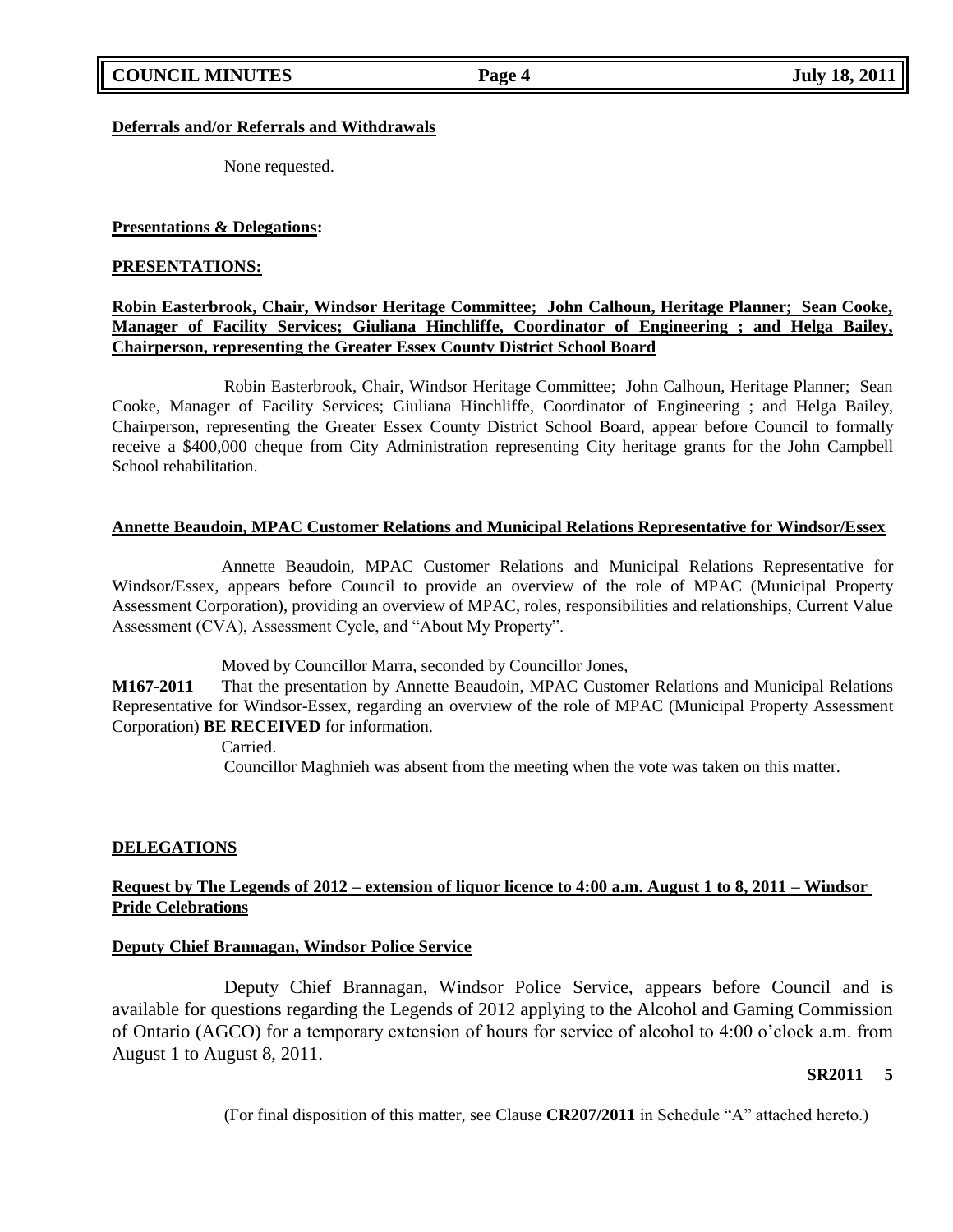| <b>COUNCIL MINUTES</b> |  |
|------------------------|--|
|                        |  |

# **Regular Business Items (for final disposition of these matters see Schedule "A" attached)**

Item 6 2009 OMBI Peformance Benchmarking Report

# **Consideration of Committee Reports**

Moved by Councillor Dilkens, seconded by Councillor Gignac,

**M168-2011** That the **Report of the Striking Committee** of its meeting held July 4, 2011 **BE ADOPTED** as presented.

Carried.

MB2011

| Moved by Councillor Dilkens, seconded by Councillor Gignac,                                                   |  |
|---------------------------------------------------------------------------------------------------------------|--|
| <b>M169-2011</b><br>That Report No. 9-11 of the Environment & Transportation Standing Committee of its        |  |
| meeting held June 22, 2011, comprised of the following <b>BE ADOPTED</b> as presented:                        |  |
| <b>ETSC9/11 -</b> Report No. 9 - Initiation of Construction of Curbs and Gutters and Boulevard Restoration on |  |
| Roseland Drive from Woodland Avenue to Longfellow Avenue.                                                     |  |
| <b>ETSC10/11 -</b> Report No. 10 - Update on the Climate Change Adaptation Initiative – Milestone 1           |  |
| <b>ETSC11/11 -</b> Report No. 11 - MRO Service Hangar, Steering Committee – Project Update                    |  |
| Carried.                                                                                                      |  |

### MB2010

Moved by Councillor Marra, seconded by Councillor Payne,

**M170-2011** That **Report No. 7-19 of the Executive Committee** of its meeting held June 28, 2011, comprised of the following **BE ADOPTED** as presented:

- **EC7/11 -** Report No. 7 Presentation by Lufthansa Consulting Air Cargo Development
- **EC8/11 -** Report No. 8 Presentation by Michael Mueller Shared Service Delivery
- **EC9/11 -** Report No. 9 2011 Tax Policy and Rates Update Report To Council
- **EC10/11** Report No. 10 Corporate Payroll Business Process Review
- **EC11/11** Report No. 11 ISF/RInC Capital Project Updates As at Apr. 30, 2011
- **EC12/11** Report No. 12 Chief Administrative Officer Objectives for 2011
- **EC13/11** Report No. 13 Chief Administrative Officer Performance Evaluation 2011
- **EC14/11** Report No. 14 Audit Committee Report No. 53
- **EC15/11** Report No. 15 Audit Committee Report No. 54
- **EC16/11** Report No. 16 Audit Committee Report No. 55
- **EC17/11** Report No. 17 Audit Committee Report No. 56
- **EC18/11** Report No. 18 Audit Committee Report No. 57
- **EC19/11** Report No. 19 Service Delivery Review Steering Committee Minutes of meeting held April 4, 2011 Carried.

### MB2010

Moved by Councillor Dilkens, seconded by Councillor Gignac,

# **M171-2011** That **Report No. 9 of the Planning Standing Committee** of its meeting held July 11, 2011,

## comprised of the following **BE ADOPTED** as presented:

**PSC9/11 -** Report No. 9 – 266 Ouellette Avenue o/a The Coffee Exchange Inc.- New Mini Cafe Carried.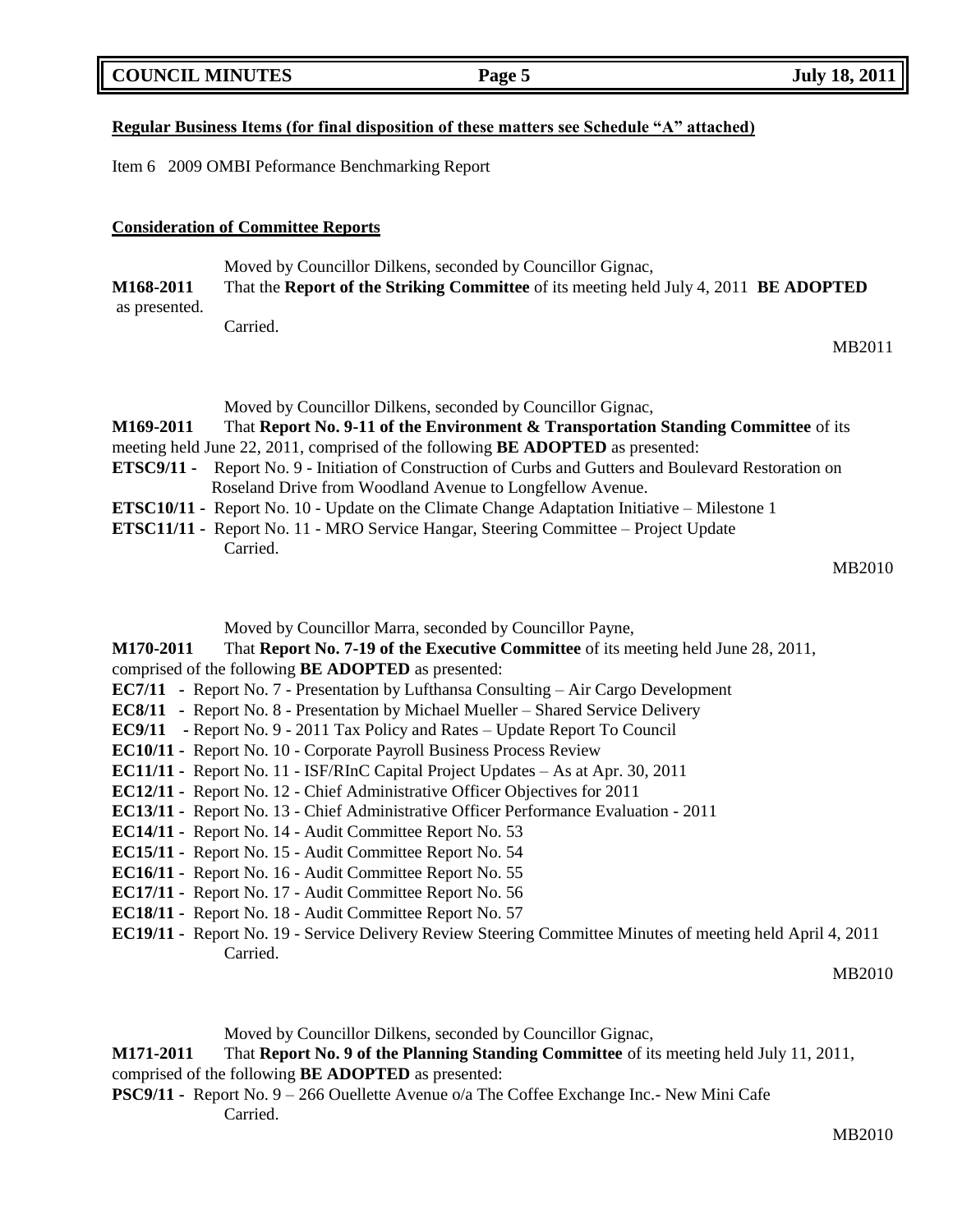### **By-laws**

Moved by Councillor Halberstadt, seconded by Councillor Marra,

That the following By-laws No. 135-2011 through 139-2011 (inclusive), be introduced and read a first and second time:

- 135-2011 "A BY-LAW TO AMEND BY-LAW 137-2007, BEING A BY-LAW RESPECTING THE LICENSING AND REGULATING OF PUBLIC VEHICLES"
- 136-2011 "A BY-LAW TO PROVIDE THAT PART-LOT CONTROL SHALL NOT APPLY TO CERTAIN LAND THAT IS WITHIN *REGISTERED PLAN* 684, IN THE CITY OF WINDSOR"
- 137-2011 "A BY-LAW TO PROVIDE THAT PART-LOT CONTROL SHALL NOT APPLY TO CERTAIN LAND THAT IS WITHIN *REGISTERED PLAN 12M431*, IN THE CITY OF WINDSOR"
- 138-2011 "A BY-LAW TO ADOPT AMENDMENT NO. 79 TO THE OFFICIAL PLAN OF THE CITY OF WINDSOR"
- 139-2011 "A BY-LAW TO CONFIRM THE PROCEEDINGS OF THE COUNCIL OF THE CORPORATION OF THE CITY OF WINDSOR AT ITS MEETING HELD ON THE EIGHTEENTH DAY OF JULY, 2011"

Carried.

Moved by Councillor Jones, seconded by Councillor Maghnieh,

That the Committee of the Whole does now rise and report to Council respecting the business items considered by the Committee:

- **1) Communication Items (as presented)**
- **2) Consent Agenda (as amended)**
- **3) Items Deferred**
- **Items Referred**
- **4) Consideration of the Balance of Business Items (see Schedule "A")**
- **5) Committee Reports (as presented)**
- **6) By-laws given first and second readings (as presented)**

Carried.

## **Notices of Motion**

Moved by Councillor Marra, seconded by Councillor Halberstadt,

**M172-2011** That That Rule 13.9(a) of the Procedure By-law regarding business not already before Council **BE WAIVED** to allow Councillor Dilkens to introduce a motion without prior consideration regarding the basement flooding protection subsidy program.

Carried.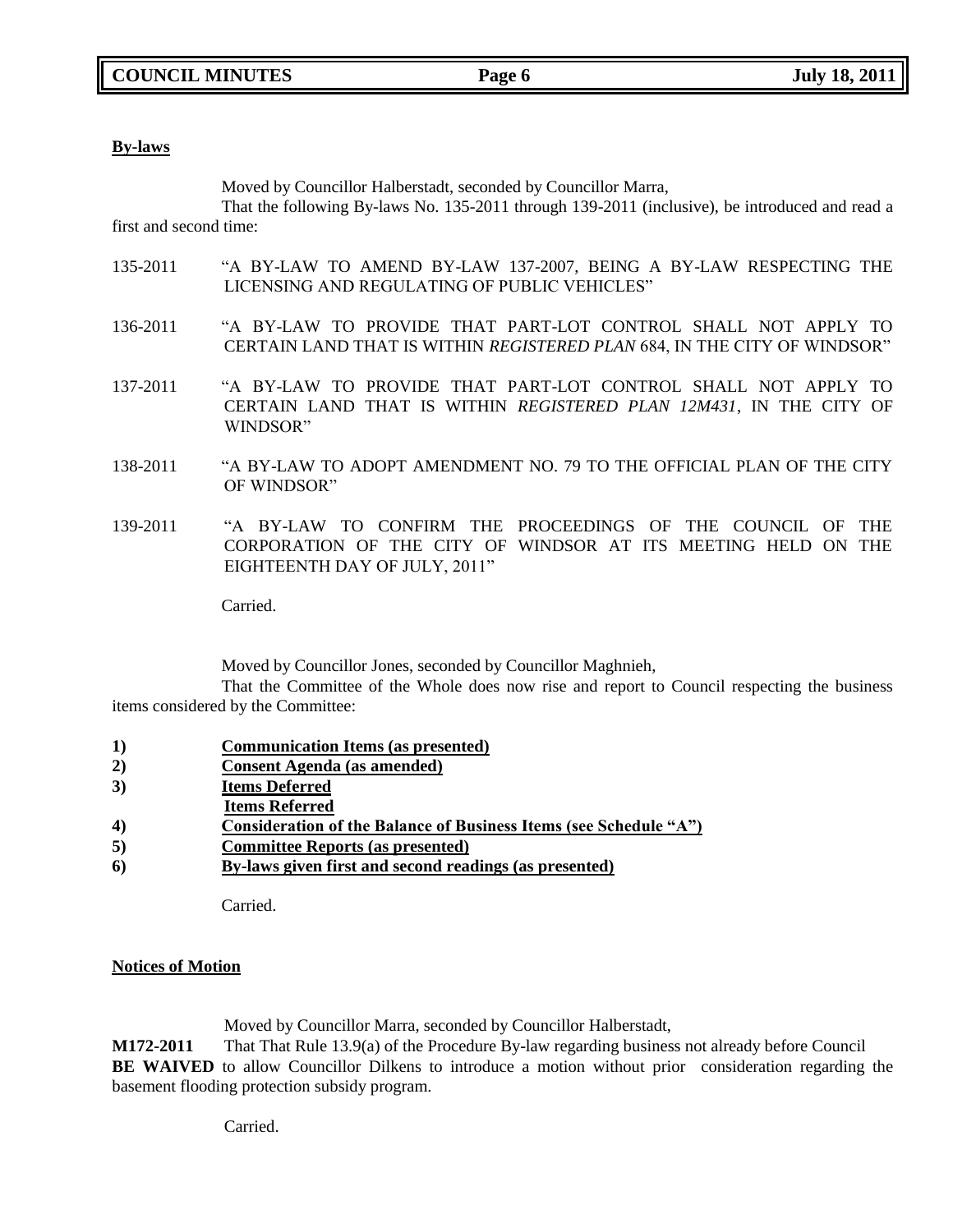| <b>COUNCIL MINUTES</b> | <b>Page</b> | <b>July 18, 2011</b> |
|------------------------|-------------|----------------------|
|------------------------|-------------|----------------------|

Moved by Councillor Dilkens, seconded by Councillor Jones,

**M173-2011 WHEREAS** City Council has approved a basement flooding protection subsidy program to address basement flooding issues in certain parts of the City that occurred during the major storm in 2010; and

**WHEREAS** other residents outside of the approved area have been impacted by basement flooding during recent storm activity; and

**WHEREAS** City Council strives to be responsive to the needs of its residents;

**THEREFORE BE IT RESOLVED** that City Council approve the extension of the boundary of the basement flooding protection subsidy program to all residential home owners in the City of Windsor that have experienced basement flooding in the past, with the remaining program criteria to remain in effect; and

**THAT** the existing budget **BE USED** to fund all claims under this program and if the demand for funding exceeds the allocated budget that Administration report back to Council with the required funding needed to satisfy requested reimbursements.

Carried.

Councillor Maghnieh was absent from the meeting when the vote was taken on this matter.

SW2011

#### **Third Reading of By-laws**

Moved by Councillor Marra, seconded by Councillor Payne,

That the following By-laws No. 135-2011 through 139-2011 (inclusive), having been read a first and second time be now read a third time and finally passed and that the Acting Mayor and Clerk **BE AUTHORIZED** to sign and seal the same notwithstanding any contrary provision of the Council.

Carried.

Councillor Maghnieh was absent from the meeting when the vote was taken on this matter.

#### **Petitions**

Moved by Councillor Sleiman, seconded by Councillor Jones,

**M174-2011** That the petition presented by Councillor Jones from the residents of Vercheres Avenue, Merritt Drive and Askin Avenue requesting the installation of three sensor lights in North Merritt Park, **BE RECEIVED** by the Clerk and the Clerk **BE DIRECTED** to forward the petition the Executive Director of Parks and Facilities for the purpose of an examination of the requested works or undertakings; and further that a report **BE PROVIDED** consistent with the direction provided.

Carried.

Councillor Maghnieh was absent from the meeting when the vote was taken on this matter.

ACO/11189

#### **Council Questions**

Moved by Councillor Dilkens, seconded by Councillor Gignac,

**M175-2011** That the following Council Question by Councillor Dilkens **BE APPROVED**, and that Administration **BE DIRECTED** to proceed with the necessary actions to respond to the Council Question in the form of a written report, consistent with Council's instructions, and in accordance with Section 17.1 of the Procedure By-law 98-2011: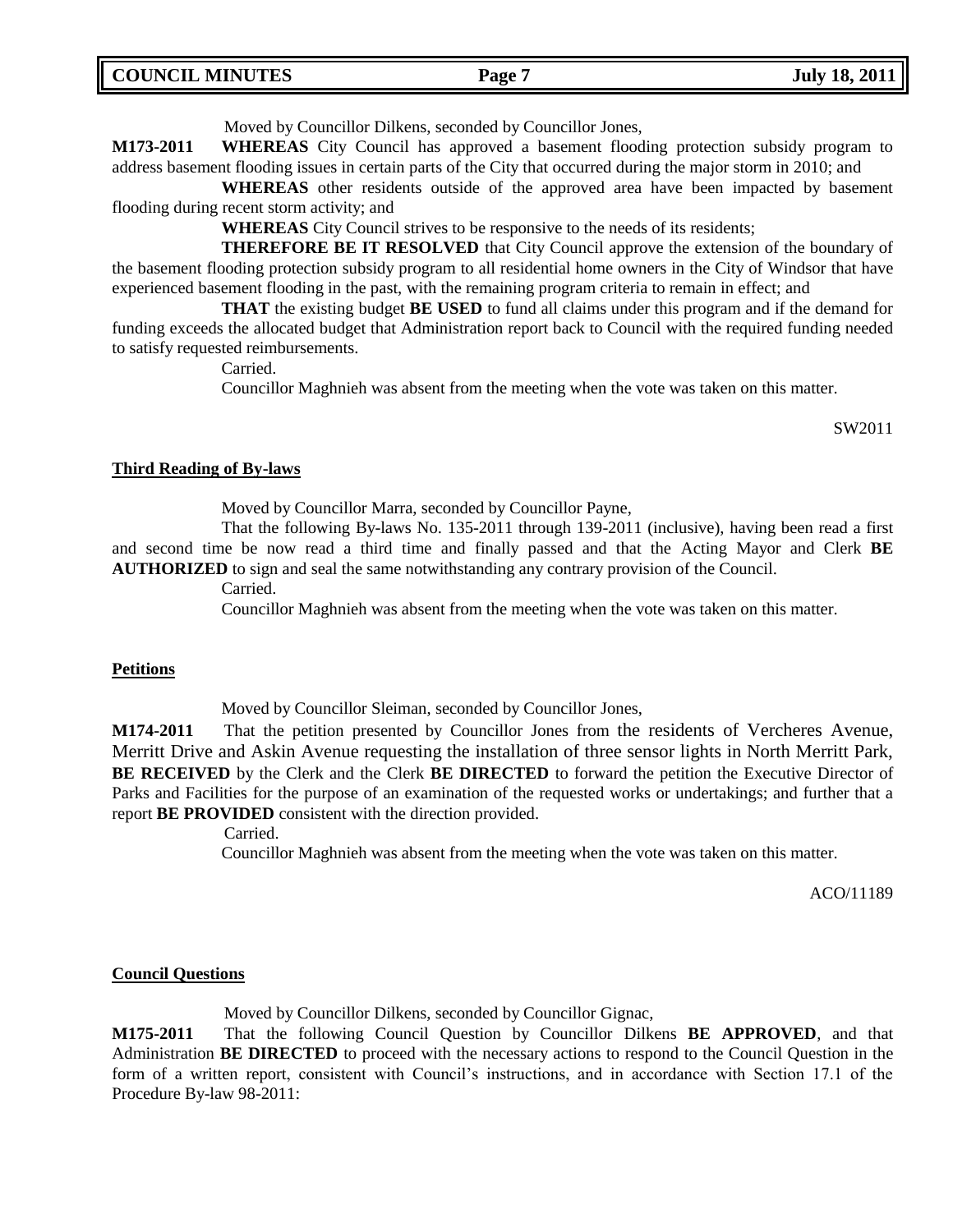## **CQ51-2011**

Asks if Administration can report on the current city policy for developments utilizing a private septic system, and further, what options are available to a resident who wants to build a house serviced by a septic system, specifically a proposed residence at 1807 Lambton Avenue?

Carried.

Councillor Maghnieh was absent from the meeting when the vote was taken on this matter.

**Clerk's Note**: Councillor Dilkens on July 20, 2011 advised Administration that he wishes to withdraw this question as he no longer requires a response.

SW2011

Moved by Councillor Dilkens, seconded by Councillor Gignac,

**M176-2011** That the following Council Question by Councillor Halberstadt **BE APPROVED**, and that Administration **BE DIRECTED** to proceed with the necessary actions to respond to the Council Question in the form of a verbal response, consistent with Council"s instructions, and in accordance with Section 17.1 of the Procedure By-law 98-2011:

### **CQ52-2011**

Asks for a verbal report on the cost and viability of installing WI-FI at the festival plaza including discussions with user groups regarding sharing the cost.

Carried.

Councillor Maghnieh was absent from the meeting when the vote was taken on this matter.

SI2011

Moved by Councillor Dilkens, seconded by Councillor Gignac,

**M177-2011** That the following Council Question by Councillor Hatfield **BE APPROVED**, and that Administration **BE DIRECTED** to proceed with the necessary actions to respond to the Council Question in the form to be determined by the CAO, consistent with Council"s instructions, and in accordance with Section 17.1 of the Procedure By-law 98-2011:

### **CQ53-2011**

Asks as a pro-active means of encouraging more recreational tourism and as a way to encourage more use of and satisfaction with our city owned marina – can we have a report on the cost of providing WI-FI at the Lakeview Marina for the use of our boating public and visitors.

Carried.

Councillor Maghnieh was absent from the meeting when the vote was taken on this matter.

### SRM2011

Moved by Councillor Payne, seconded by Councillor Marra,

**M178-2011** That the City Engineer **BE DIRECTED** to forward a request to the Ministry of Transportation of Ontario (MTO) to extend the proposed noise barrier past Barcelona.

Carried.

Councillor Maghnieh was absent from the meeting when the vote was taken on this matter.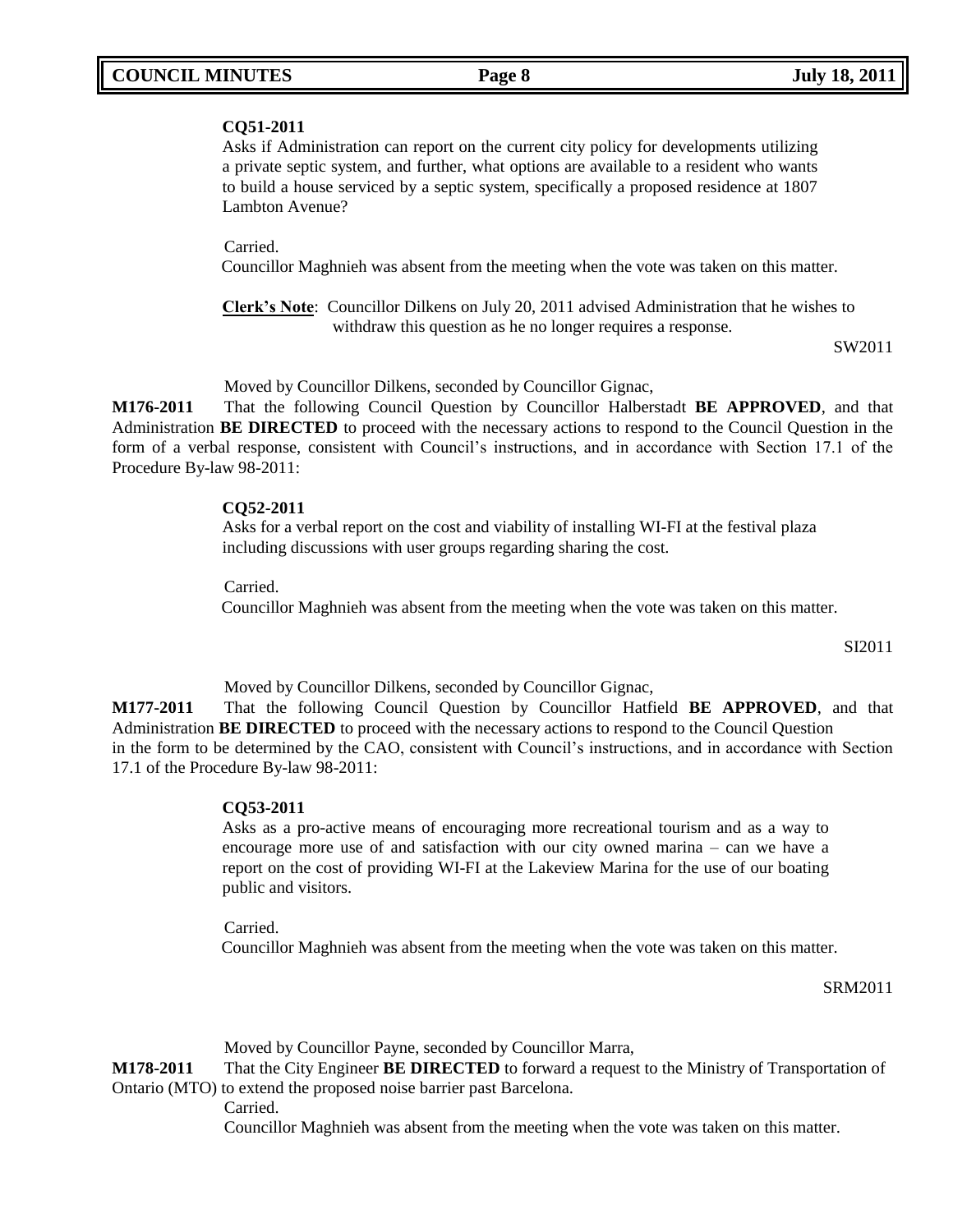# **COUNCIL MINUTES Page 9 July 18, 2011**

## **Adjournment**

Moved by Councillor Halberstadt, seconded by Councillor Marra, That this Council meeting stand adjourned until the next regular meeting of Council or at the call of the Mayor.

Carried.

Councillor Maghnieh was absent from the meeting when the vote was taken on this matter.

Accordingly, the meeting is adjourned at 8:25 o'clock p.m.

**ACTING MAYOR**

# **THIS IS A DRAFT COPY**

# **DEPUTY CITY CLERK/SENIOR MANAGER OF COUNCIL SERVICES**

# **CITY CLERK**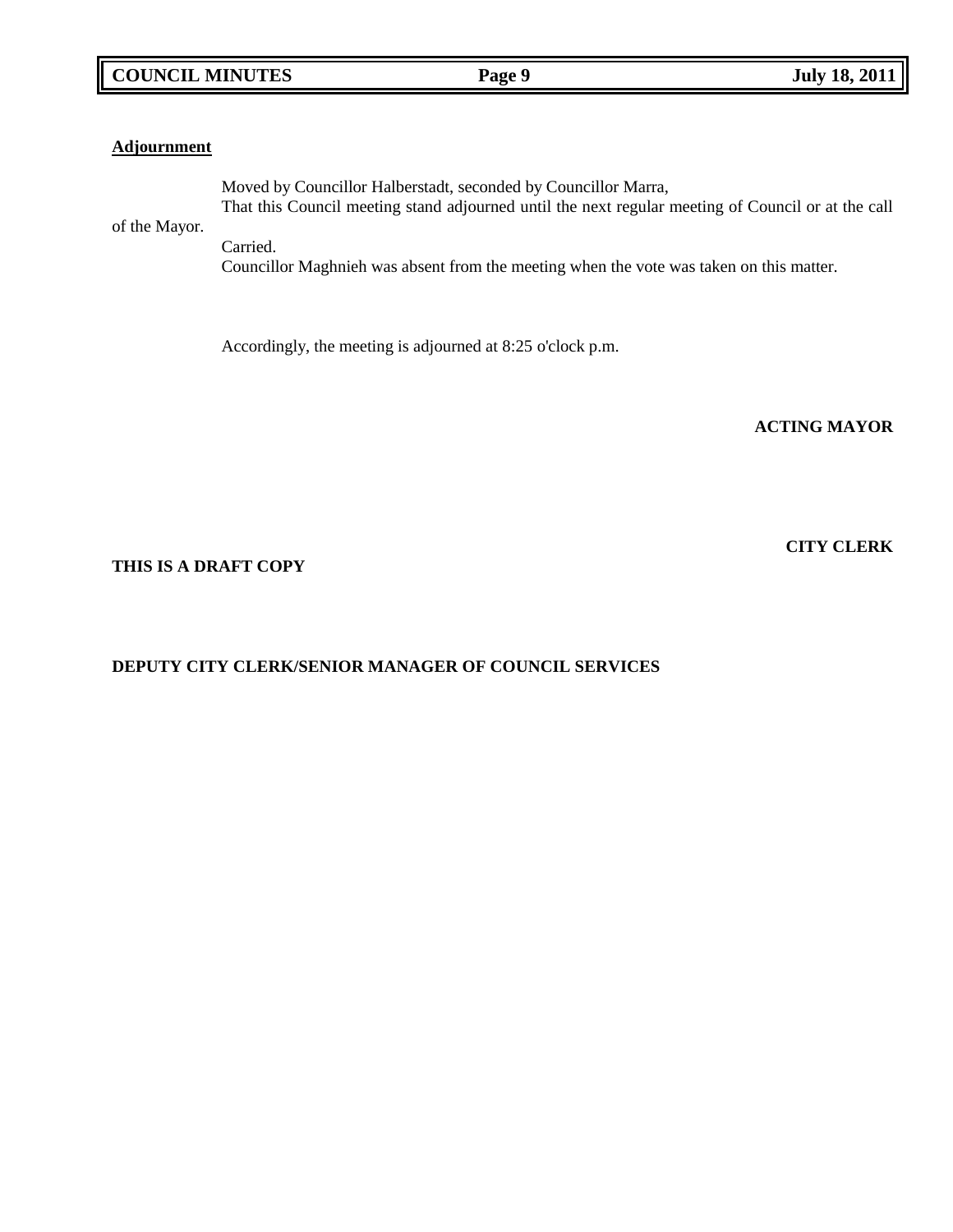Marra Payne

### CR203/2011

I. That **APPROVAL BE GIVEN** to the acquisition of the following vacant parcel of land for the extension of a multi-use trail along Grand Marais Road East west of Central Avenue:

| al <b>VENDOR:</b> | Cassens Transport Ltd.      |  |
|-------------------|-----------------------------|--|
|                   | 3535 Grand Marais Road East |  |
|                   | Windsor ON N8W 5C1          |  |

## b] **PROPERTY:**

Vacant approximate 4,250 square foot irregular shaped parcel of land abutting the Grand Marais Road East right-of-way, legally described as Part of Lots 102 & 103, Concession 2 and more particularly designated as Parts 1 and 2, Plan 12R-24622

c] **PURCHASE PRICE:** \$8,820.00 plus HST as applicable

## d] **CONDITIONS:**

- 1) The City agrees to relocate the existing fence onto the new lot line as its sole expense. Any part of the fence that cannot be reused will be replaced with materials that are as good as or better than previously existed. The relocation of the fence includes reconfiguring the gate as the track is attached to the fence.
- 2) In the areas where there will be no pavement the City agrees to install an ivy ground cover with some shrubbery that will be maintenance free instead of grass.
- 3) The City agrees to install on both the east and west side of the driveway approach bollards just off the south edge of the trail with a sign approximately 5" wide by 24" long with the word "STOP" written vertically.
- 4) The City will enter into a temporary working easement with Cassens for a one month period with the following conditions:
	- a) The temporary working easement will be approximately 20 feet wide from the new property line on Grand Marais Road East extending approximately 600 feet from the easterly property limits at Central Avenue to the gates on Grand Marais Road East.
	- b) The yard will be secured 100% at all times during the period of the working easement to the satisfaction of Cassens.
	- c) Compensation payable: \$500.00 plus HST as applicable.
	- d) Cassens Transport Ltd. to be named as co-insured on all insurance certificates.
- 5) The City agrees to pay all reasonable legal fees and disbursements related to this transaction.
- 6) The City agrees to provide copies of all plans, drawings and reference plans of surveys related to this project to Cassens.

## e] **ACCOUNT CHARGED:** 007-5210-7043907

II. That the Chief Administrative Officer and the City Clerk **BE AUTHORIZED** to sign any required written documents satisfactory in form to the City Solicitor, in content to the City Engineer and financial content to the Chief Financial Officer/City Treasurer and that the transaction

**BE COMPLETED** electronically pursuant to By-Law 366-2003.

Carried.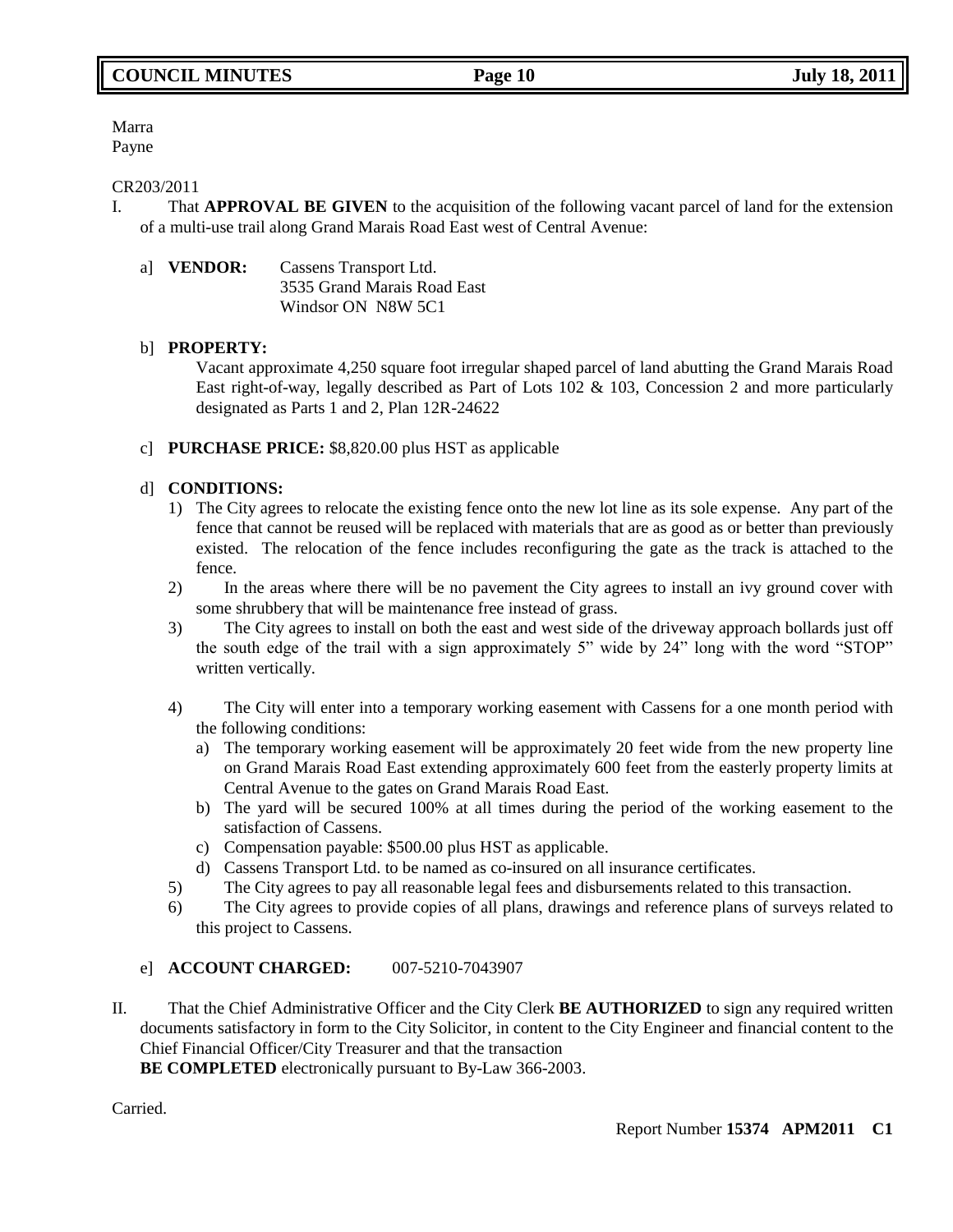Marra Payne

CR204/2011

**I** That the application of Derek Montgomery for part-lot control exemption for the lands known municipally as 1206 and 1208 Argyle Road and legally described as Part of Lot 54 and Part Lot 55, Plan 684, as identified on attached **Map No. PLC-001/11-1**, to allow the severance of two townhome dwelling units, **BE APPROVED** for a period of 1 year.

**II** That By-law No. 136-2011 **BE ENACTED**.

Carried.

Report Number **15385 ZPLC/11115 C2**

**Appendices** Map No. PLC-001/11-1

Marra Payne

CR205/2011

**I** That the application of 838614 Ontario Limited (Fanelli) for part-lot control exemption for the lands known municipally as 1247, 1255, 1271, 1279 and 1287 Radcliff Avenue and legally described as Part of Block 78, Plan 12M-431, now designated as Parts 11, 12, 13, 15 and 16 in Reference Plan 12R-17681, as identified on attached **Map No. PLC-002/11-1**, to allow the creation of five lots for single detached dwelling units, **BE APPROVED** for a period of 3 years.

**II** That By-law No. 137-2011 **BE ENACTED**.

Carried.

Report Number **15386 ZPLC/11114 C3**

**Appendices** Map No. PLC-002/11-1

Marra Payne

CR206/2011

- I. That **APPROVAL BE GIVEN** to the acquisition of the following property for the Walker Road/Wyandotte Street East intersection improvement project:
	- a] **VENDOR:** 1099097 Ontario Inc. c/o Cameron Paine 4573 Tecumseh Rd. E. Windsor ON N8W 1K6
	- b] **PROPERTY:**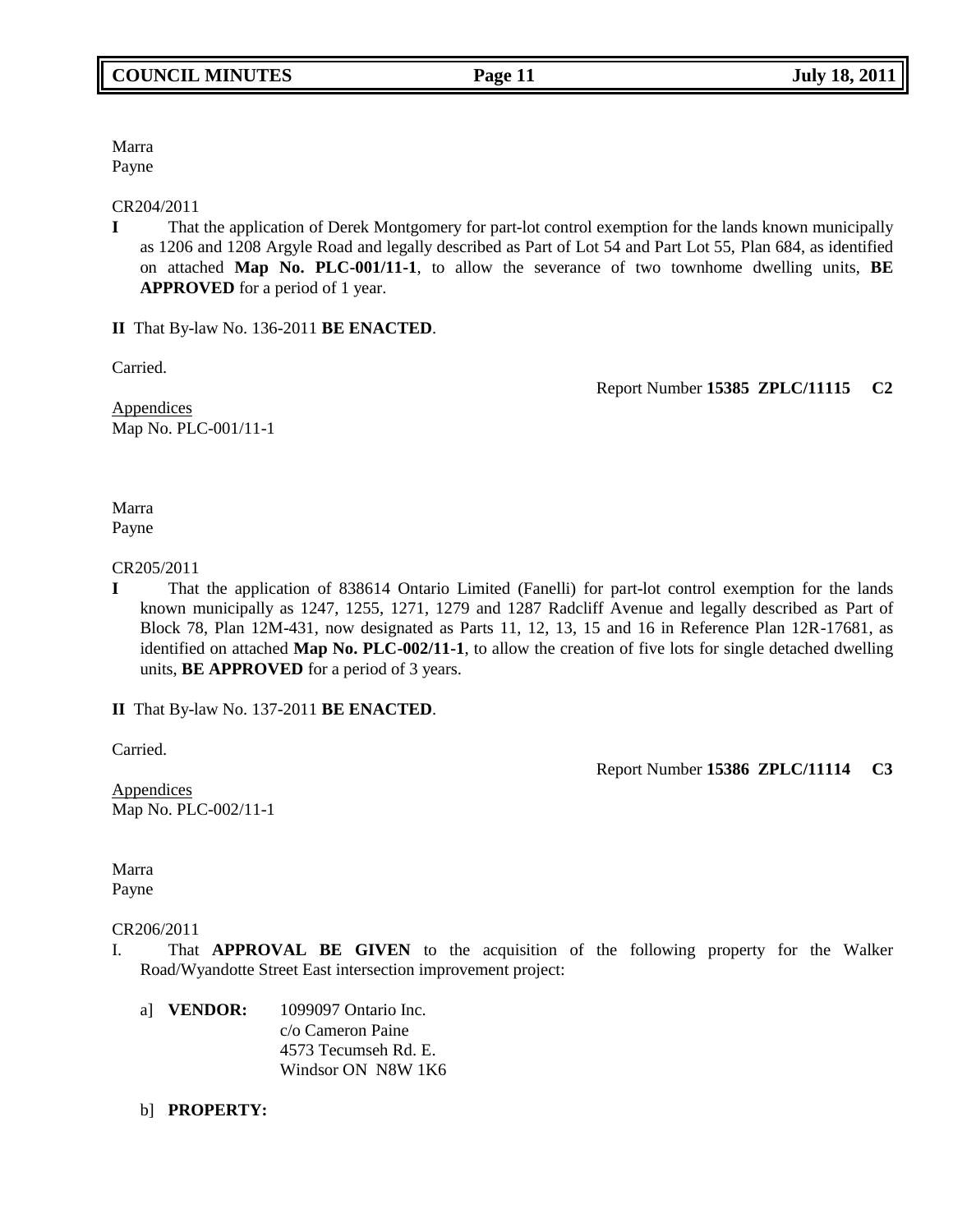- 1. Vacant approximate 14 square foot triangular shaped parcel of land abutting the southerly limit of Wyandotte Place and the westerly limit of Walker Road, legally described as Part of Lot 2, (Block "N") Registered Plan 211 and being more particularly designated as Part 3, Plan 12R-24122;
- 2. Vacant approximate 3,319 square foot irregular shaped parcel of land abutting the northern limit of Wyandotte Street East and the westerly limit of Walker Road, legally described as Part of Lots 1, 4 and 6, Part of Closed Lane (Block "N"), Registered Plan 211 and being more particularly designated as Parts 4, 5, 6 and 13, Plan 12R-24122.
- c] **PURCHASE PRICE:** \$66,700.00 plus HST as applicable

# d] **CONDITIONS:**

- 1. The City agrees to relocate the existing sign and replace three parking spaces lost due to the land taking and construction of road improvements.
- 2. The City agrees to gratuitously convey a portion of Wyandotte Place closed by By-law 61-2011, legally described as Part of Lot 2 (Block "N"), Registered Plan 211 and more particularly designated as Part 1, Plan 12R-24574.
- 3. The City agrees to pay all reasonable legal fees, disbursements, restoration costs and other miscellaneous costs related to this transaction.

# e] **ACCOUNT CHARGED: 007-5210-7092018**

II. That the Chief Administrative Officer and the City Clerk **BE AUTHORIZED** to sign any required written documents satisfactory in form to the City Solicitor, in technical content to the City Engineer and financial content from the Chief Financial Officer/City Treasurer and that the transaction **BE COMPLETED**  electronically pursuant to By-Law 366-2003.

Carried.

Report Number **15375 SW/11116 C4**

Marra Jones

## CR207/2011

That the report of the City Clerk dated June 23, 2011 entitled "Request by The Legends of 2012 – extension of liquor licence to 4:00 a.m. - August 1 to 8, 2011 – Windsor Pride Celebrations" **BE NOTED AND FILED**.

**Carried** 

Councillor Maghnieh was absent from the meeting when the vote was taken on this matter.

Report Number **15383 SR2011 5**

Sleiman Halberstadt

CR208/2011

That the report of the Chief Financial Officer & City Treasurer dated June 4, 2011 entitled "2009 OMBI Performance Benchmarking Report" **BE RECEIVED** for information.

Carried.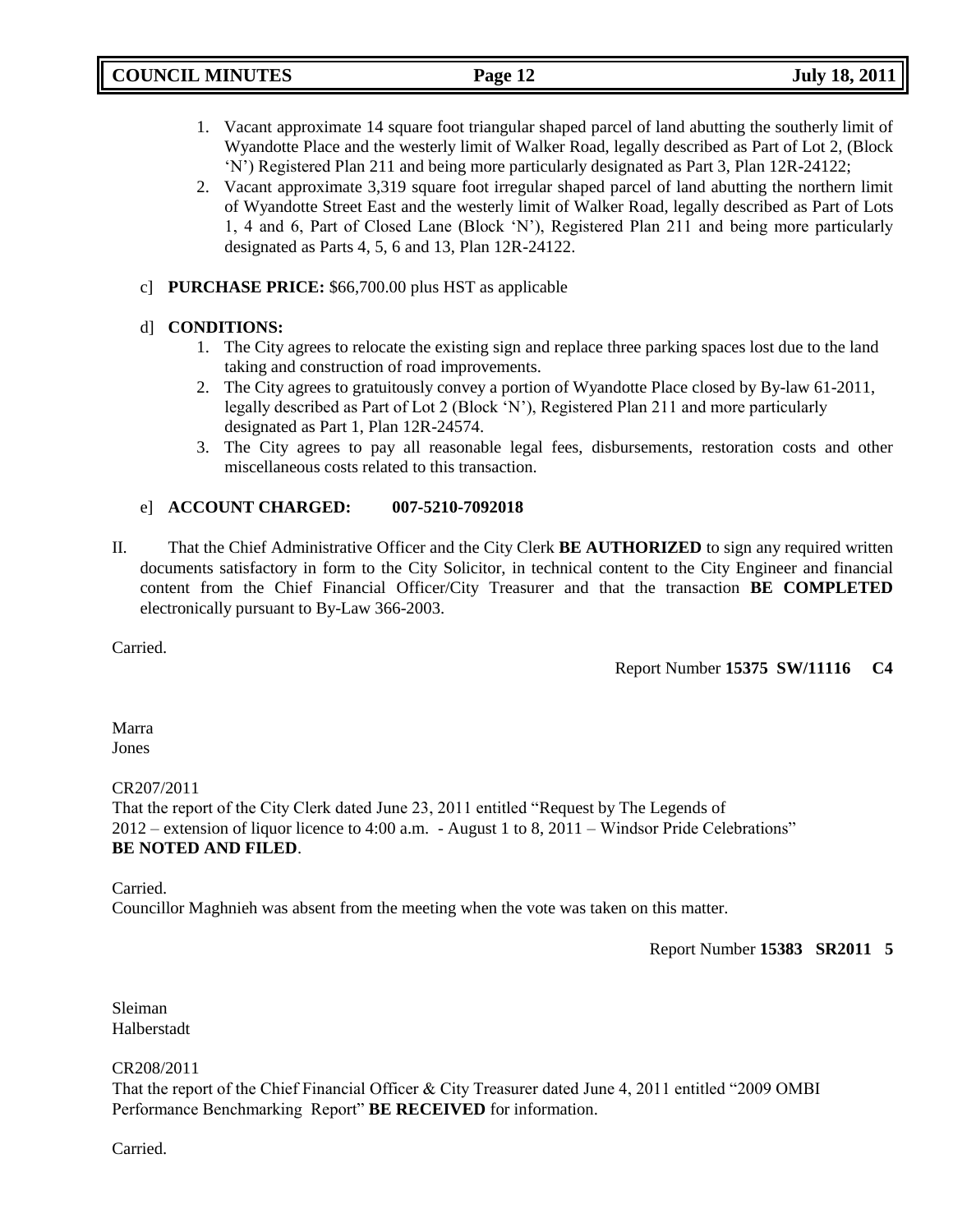Report Number **15350 GP/10264 6**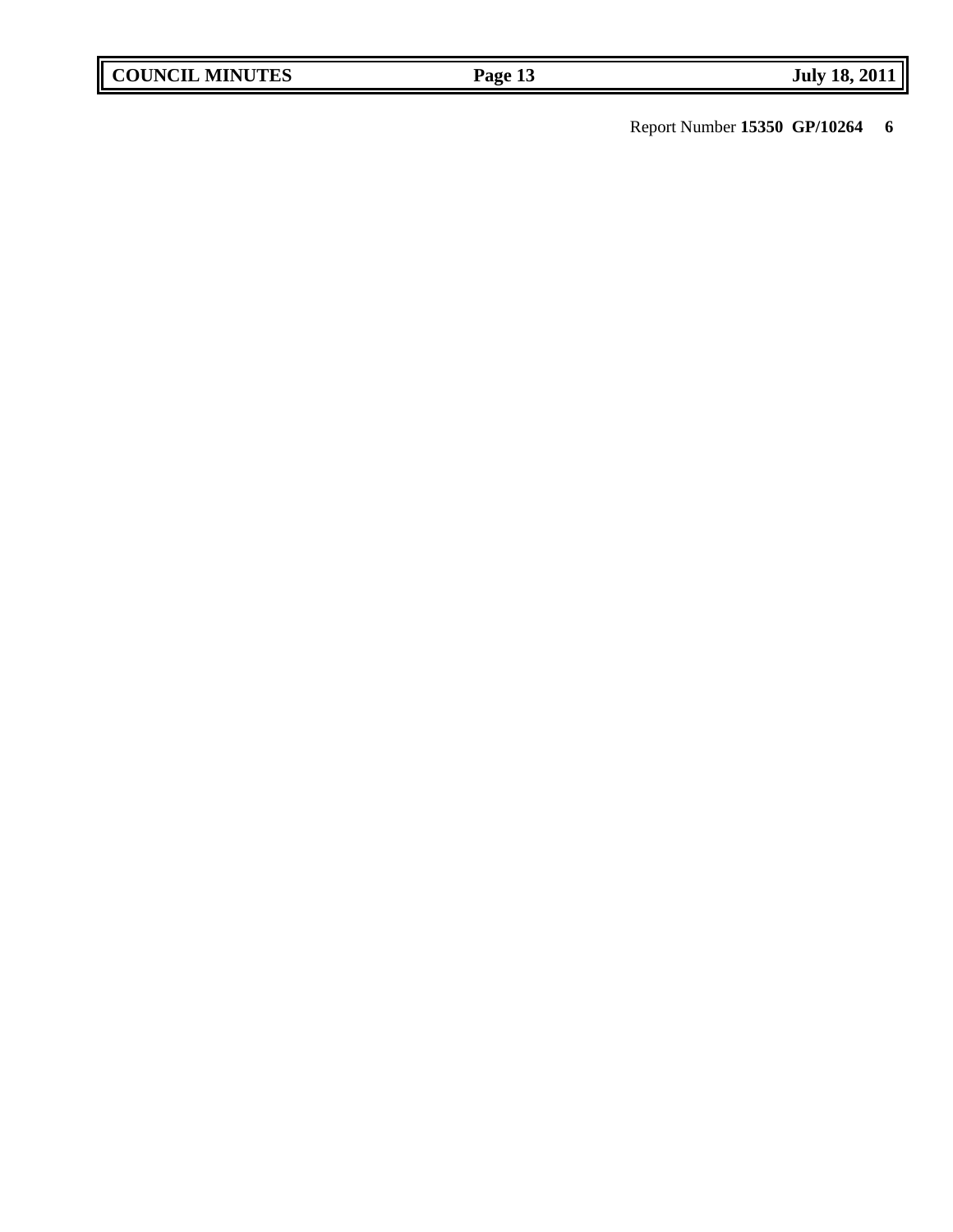**ADOPTED** by Council at its meeting held July 18 , 2011 [**M168-2011**] VC/bm Windsor, Ontario, July 18, 2011

## **REPORT OF THE STRIKING COMMITTEE of its meeting held** July 4, 2011

**PRESENT:** Mayor E. Francis Councillor J. Gignac Councillor R. Jones Councillor H. Payne Councillor A. Maghnieh Councillor P. Hatfield Councillor E. Sleiman Councillor A. Halberstadt Councillor D. Dilkens Councillor Valentinis

**ABSENT:** Councillor B. Marra

Your Committee submits the following recommendations:

(1) That the following persons **BE APPOINTED** to the *Housing Advisory Committee* and further that the all appointments will be at the pleasure of Council, for the 2011-2014 term, or until a successor is appointed:

- Councillor E. Sleiman (previously appointed)  $\bullet$
- $\bullet$ Mayor Gary McNamara (County Council)
- Jim Steele (housing provider)  $\bullet$
- Chris Vickers (housing provider)  $\bullet$
- Marina Clemens (Central Housing Registry)  $\bullet$
- Anna Angelidis (labour)
- Dave Foley (housing developer)  $\bullet$
- Lorena Shepley (consumer & tenant representative)  $\bullet$
- Heather McNamara (community group)  $\bullet$
- Elayne Isaacs (community groups)  $\bullet$
- Hassan Awed (community groups)  $\bullet$
- John Elliott (community groups)  $\bullet$
- Steve Govette (community groups)
- Linda Wilson (emergency housing)  $\bullet$
- Paul Renaud (Real Estate Board)
- Kerry Ippolito (lodging/rest homes)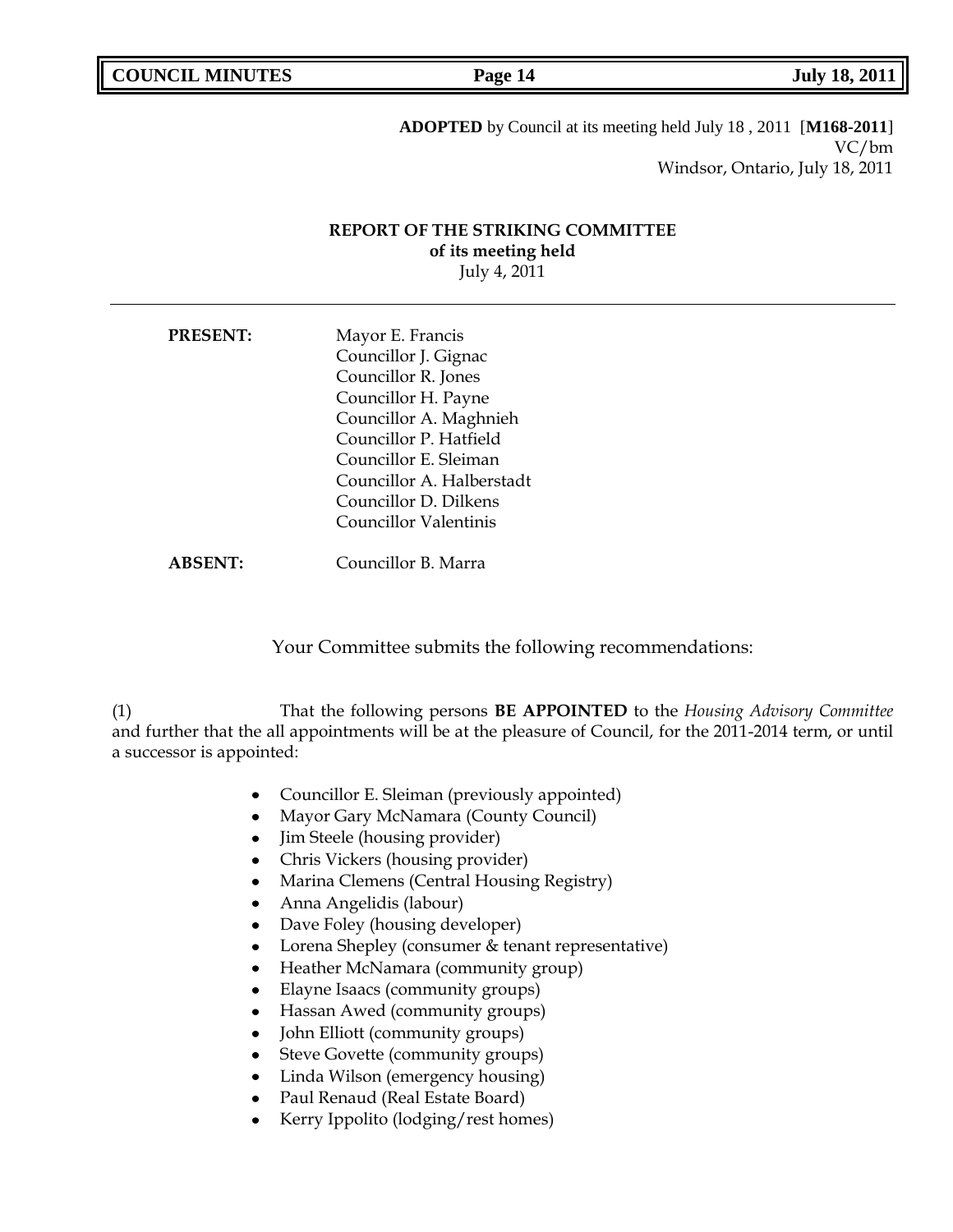**COUNCIL MINUTES Page 15 July 18, 2011**

(2) That the following Councillors **BE APPOINTED** to the *Aquatic Centre Steering Committee*:

- Councillor D. Dilkens  $\bullet$
- Councillor F. Valentinis
- Councillor E. Sleiman
- Councillor H. Payne  $\bullet$
- Councillor R. Jones  $\bullet$

(3) That consideration of appointments to the various *Business Improvement Area (BIA) Boards of Management* **BE REFERRED** to Administration for the purposes of receiving verification from the BIA's that the Directors as submitted by them were elected by the memberships of the respective BIA's.

(4) That an advertisement **BE PLACED** in the Windsor Star for an additional seat on the Town & Gown Committee for a "citizen member-at-large".

(5) That the resignation of Councillor E. Sleiman from the *Windsor Essex Housing Corporation*  **BE ACCEPTED**.

**CHAIR** 

CITY CLERK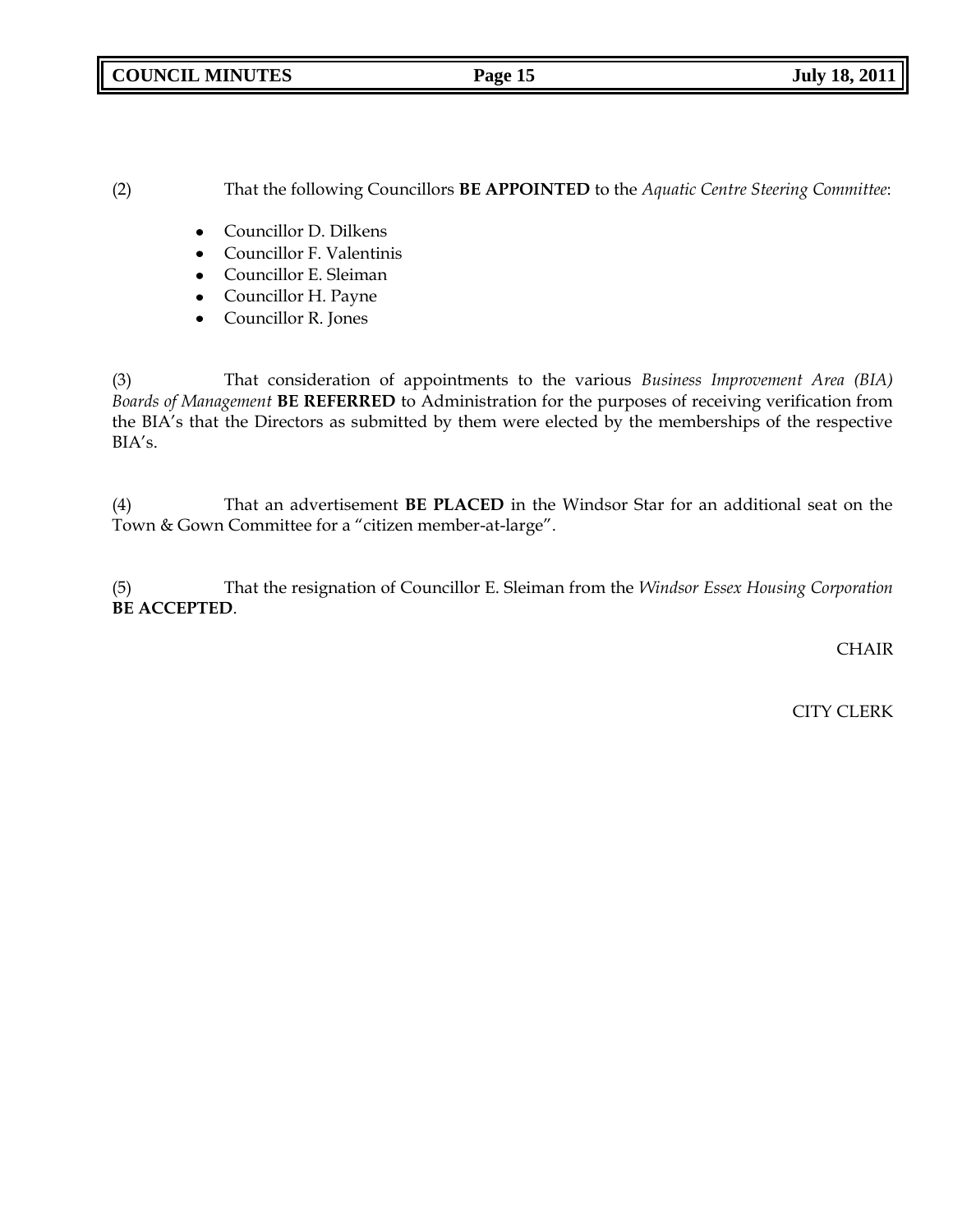**Page 16 July 18, 2011** 

**ADOPTED** by Council at its meeting held July 18, 2011 **[M169-2011 ETSC9/11] /KS** Windsor, Ontario July 18, 2011

# **REPORT NO. 9** of the **ENVIRONMENT & TRANSPORTATION STANDING COMMITTEE** of its meeting held June 22, 2011

**Councillor Hatfield, Chair Present: Councillor Halberstadt Councillor Payne Councillor Sleiman Councillor Valentinis**

That the following recommendations of the Environment and Transportation Standing Committee **BE APPROVED:** 

Moved by Councillor Sleiman, seconded by Councillor Valentinis,

- **I.** That, in view of the City of Windsor's intention to initiate the construction of curbs and gutters on Roselawn Drive from Woodland Avenue to Longfellow Avenue, as shown located on **attached** Drawing C-3103, the **attached** report of the City Engineer to address the requirements of Section 6 of Ontario Regulation 586/06, **BE APPROVED** and the requirements regarding the notices to the public and owners of the lots liable to be specially charged with respect to the work, as required by Section 5 of Ontario Regulation 586/06, **BE UNDERTAKEN**, said notices to be in content as per the report of the City Engineer.
- **II.** That, assuming a sufficiently signed petition against the Roselawn Drive project is **NOT** received, the City Engineer **BE AUTHORIZED** to proceed with the tendering and Award of Tender to the low bidder, subject to the tender meeting project specifications, and being within the approved estimated budget; and subject to the terms and conditions of the City of Windsor"s Purchasing By-law 400-2004; and that the Chief Administrative Officer and City Clerk **BE AUTHORIZED** to sign a contract with the low tenderer, satisfactory in form to the City Solicitor, in financial content to the City Treasurer, and in technical content to the City Engineer.
- **III.** That the City Engineer **BE REQUIRED** to provide a Reconciliation Report to Council on the Tender Award. Carried.
- *Clerk's Note:* The report of the Engineer I dated May 4, 2011 entitled "Initiation of Construction of Curbs and Gutters and Boulevard Restoration on Roselawn Drive from Woodland Avenue to Longfellow Avenue" is *attached* for information.

**CHAIRPERSON** 

DEPUTY CITY CLERK

**\_\_\_\_\_\_\_\_\_\_\_\_\_\_\_\_\_\_\_\_\_\_\_\_\_\_\_\_\_\_\_\_\_\_**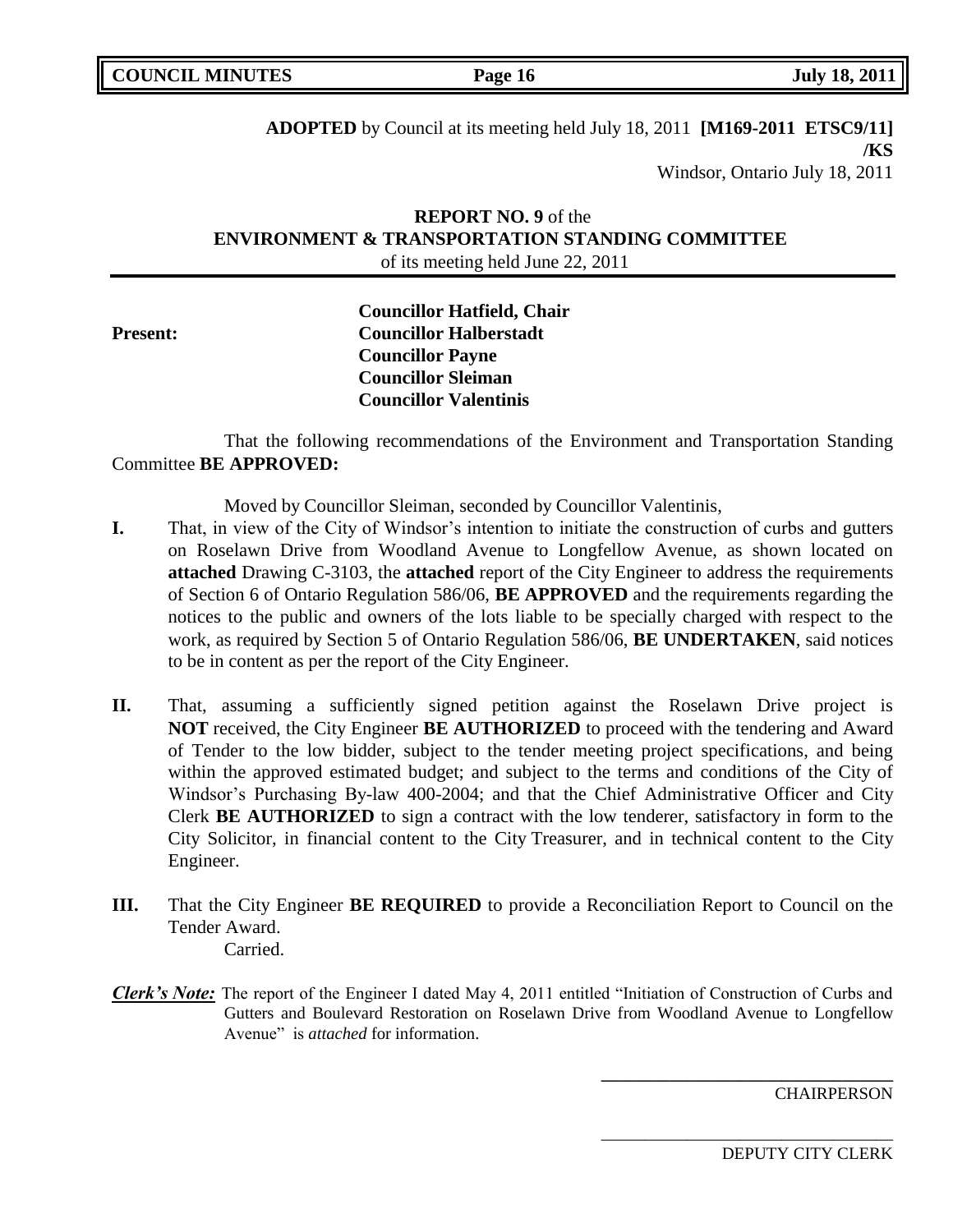**Page 17 July 18, 2011** 

**ADOPTED** by Council at its meeting held July 18, 2011[M169-2011 ETSC10/11] **/KS** Windsor, Ontario July 18, 2011

# **REPORT NO. 10** of the **ENVIRONMENT & TRANSPORTATION STANDING COMMITTEE** of its meeting held June 22, 2011

**Present: Councillor Hatfield, Chair Councillor Halberstadt Councillor Payne Councillor Sleiman Councillor Valentinis**

That the following recommendations of the Environment and Transportation Standing Committee **BE APPROVED:** 

Moved by Councillor Sleiman, seconded by Councillor Payne, That the report of the City Engineer dated May 24, 2011 entitled "Update on the Climate Change Adaptation Initiative-Milestone 1" **BE RECEIVED FOR INFORMATION.** Carried.

*Clerk's Note:* The report of the City Engineer dated May 24, 2011 entitled "Update on the Climate Change Adaptation Initiative – Milestone 1" is *attached* for information.

**CHAIRPERSON**

**DEPUTY CITY CLERK**

**\_\_\_\_\_\_\_\_\_\_\_\_\_\_\_\_\_\_\_\_\_\_\_\_\_\_\_\_\_\_\_\_\_\_**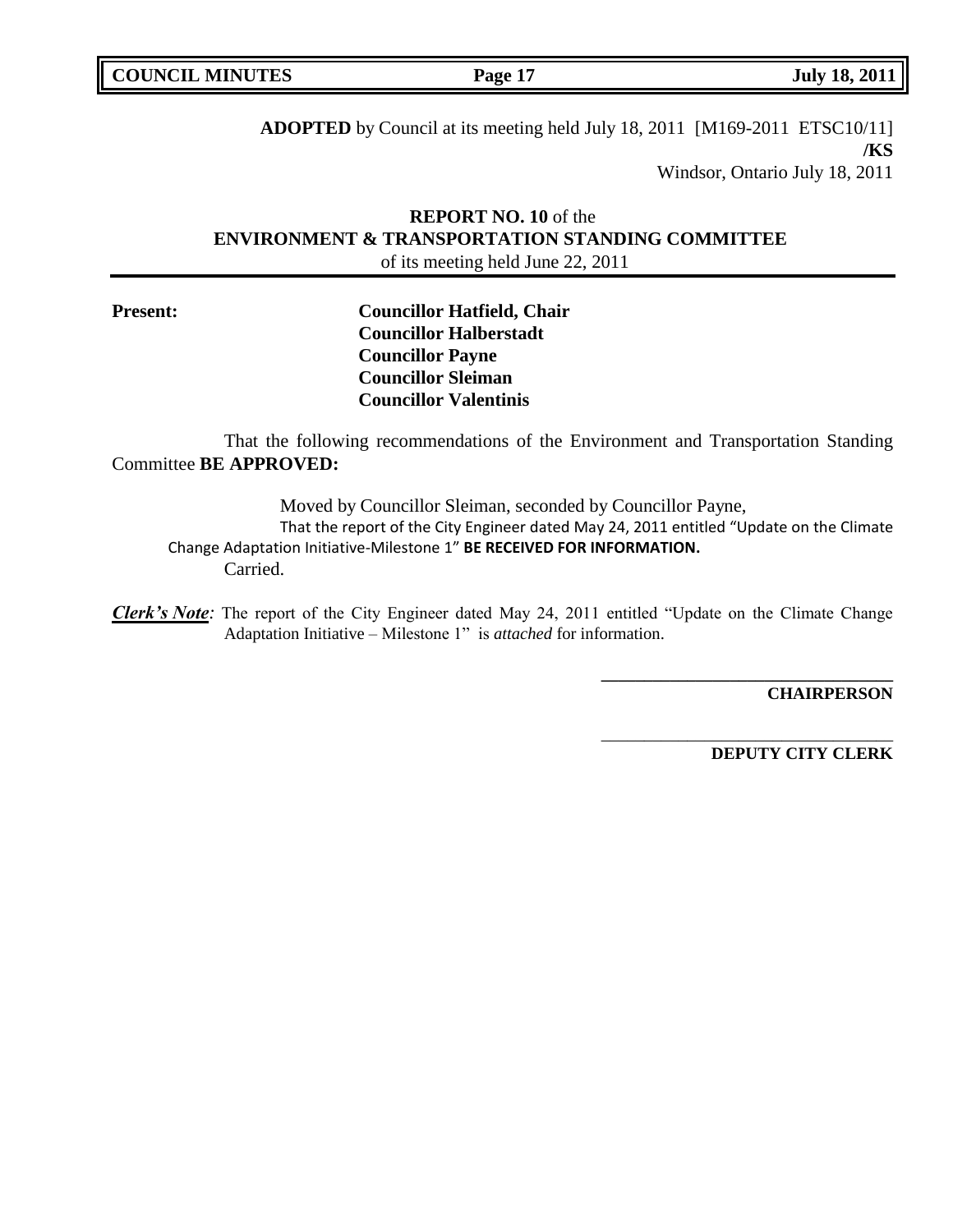| <b>COUNCIL MINUTES</b> |  |
|------------------------|--|
|------------------------|--|

**Page 18 July 18, 2011** 

**ADOPTED** by Council at its meeting held July 18, 2011 **[M169-2011 ETSC11/11] /KS** Windsor, Ontario July 18, 2011

# **REPORT NO. 11** of the **ENVIRONMENT & TRANSPORTATION STANDING COMMITTEE** of its meeting held June 22, 2011

# **Present: Councillor Hatfield, Chair Councillor Halberstadt Councillor Payne Councillor Sleiman Councillor Valentinis**

That the following recommendations of the Environment and Transportation Standing Committee **BE APPROVED:** 

Moved by Councillor Halberstadt, seconded by Councillor Sleiman,

THAT the MRO Steering Committee (Environmental and Transportation Standing Committee) the Project Update dated June 2, 2011 for the new Maintenance, Repair & Overhaul (MRO) Service Hangar facility at the Windsor International Airport **BE RECEIVED FOR INFORMATION.**

Carried.

*Clerk's Note:* The report of the City Engineer dated June 3, 2011 entitled "MRO Service Hangar, Steering Committee – Project Update" is *attached* for information.

**CHAIRPERSON**

**DEPUTY CITY CLERK**

**\_\_\_\_\_\_\_\_\_\_\_\_\_\_\_\_\_\_\_\_\_\_\_\_\_\_\_\_\_\_\_\_\_\_**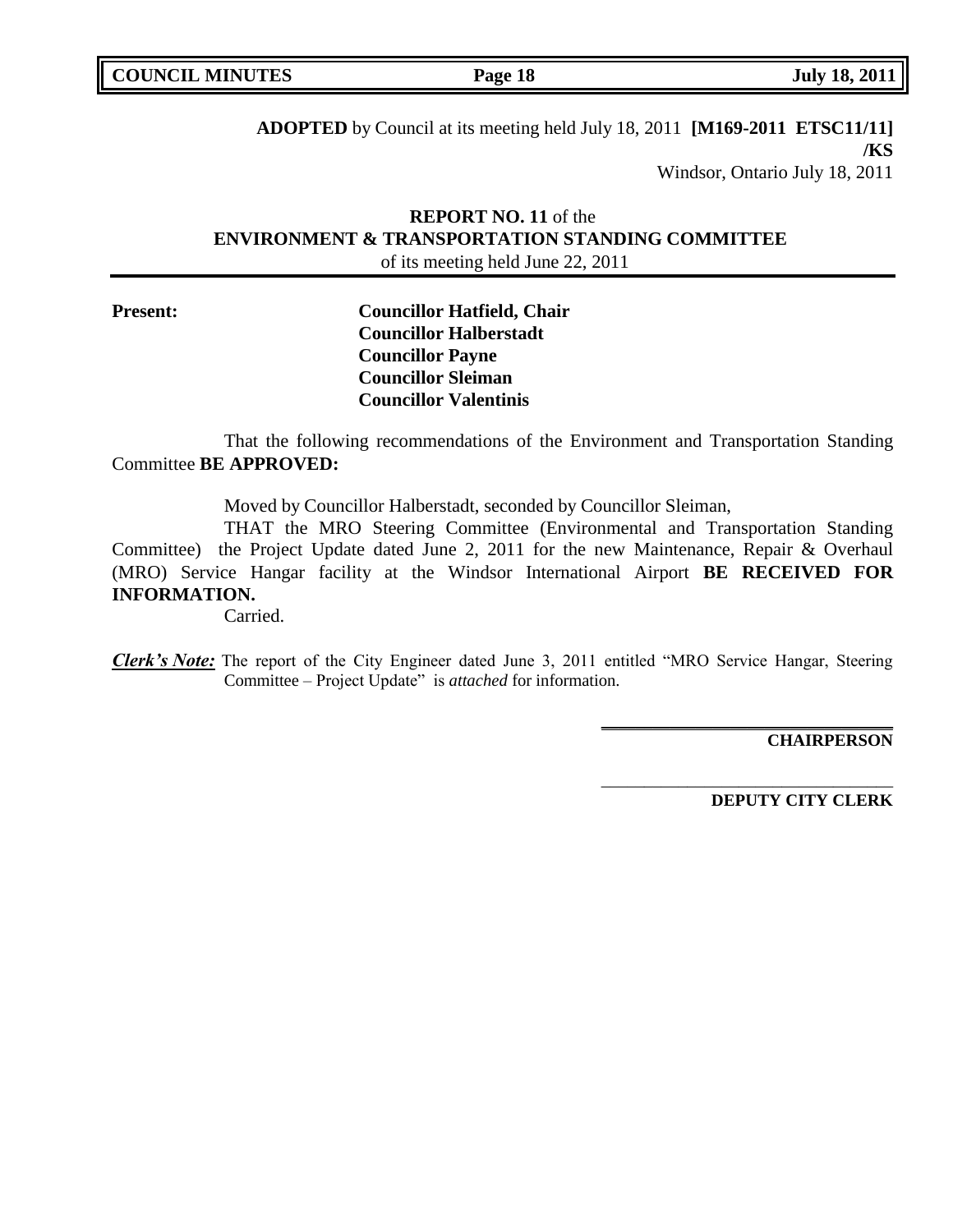| <b>COUNCIL MINUTES</b> | Page 19 | <b>July 18, 2011</b> |
|------------------------|---------|----------------------|
|                        |         |                      |

**ADOPTED** by Council at its meeting held July 18, 2011 [**M170-2011 EC7/11**] **/AA** Windsor, Ontario July 18, 2011

# **REPORT NO. 7** of the **EXECUTIVE COMMITTEE** of its meeting held June 28, 2011

**Members Present: Mayor E. Francis Councillor D. Dilkens Councillor J. Gignac Councillor A. Halberstadt Councillor P. Hatfield Councillor R. Jones Councillor A. Maghnieh Councillor B. Marra Councillor H. Payne Councillor E. Sleiman Councillor F. Valentinis**

That the following recommendation of the Executive Committee **BE APPROVED** as

follows**:** 

Moved by Councillor Marra, seconded by Councillor Hatfield,

That the presentation by Lufthansa Consulting pertaining to the Air Cargo Development at Windsor International Airport: Project Update and Next Steps **BE RECEIVED FOR INFORMATION.**

Carried.

Councillors Dilkens and Maghnieh were absent when the vote was taken.

**CHAIRPERSON**

**DEPUTY CITY CLERK**

**\_\_\_\_\_\_\_\_\_\_\_\_\_\_\_\_\_\_\_\_\_\_\_\_\_\_\_\_\_\_\_\_\_\_**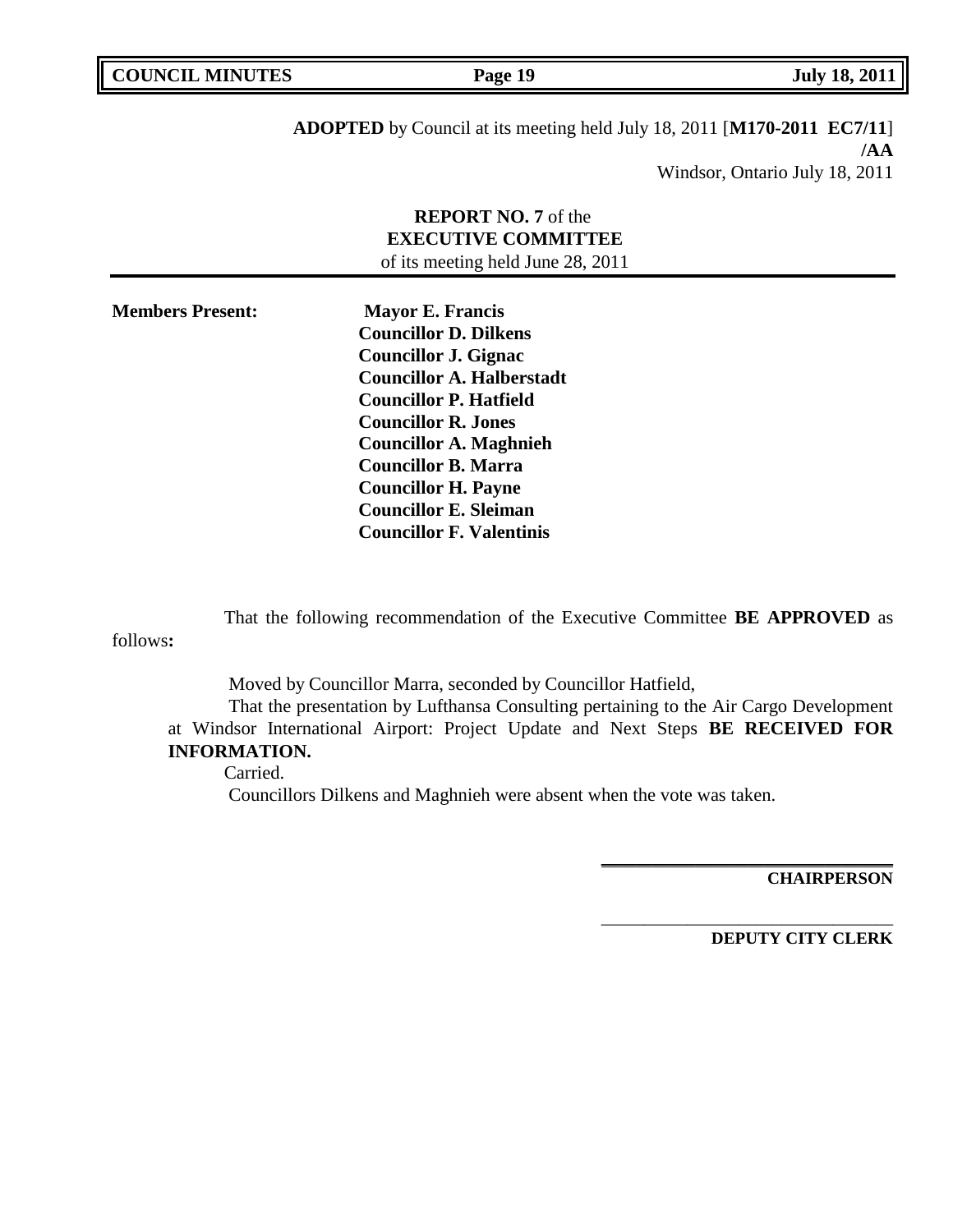| <b>COUNCIL MINUTES</b> | Page 20 | <b>July 18, 2011</b> |
|------------------------|---------|----------------------|
|                        |         |                      |

**ADOPTED** by Council at its meeting held July 18, 2011 [**M170-2011 EC8/11] /AA** Windsor, Ontario July 18, 2011

# **REPORT NO. 8** of the **EXECUTIVE COMMITTEE** of its meeting held June 28, 2011

**Members Present: Mayor E. Francis Councillor D. Dilkens Councillor J. Gignac Councillor A. Halberstadt Councillor P. Hatfield Councillor R. Jones Councillor A. Maghnieh Councillor B. Marra Councillor H. Payne Councillor E. Sleiman Councillor F. Valentinis**

That the following recommendation of the Executive Committee **BE APPROVED** as

follows**:** 

Moved by Councillor Marra, seconded by Councillor Gignac,

That City Council **APPROVE** an expanded study of shared service delivery for the five identified initiatives (Fleet, Purchasing, Communications and Call Centre, Facility Management, and Technology Infrastructure); and

That City Council **DIRECT** Administration, in conjunction with Michael Mueller, to:

- Complete the Step 3 review of the Corporate Opportunities project; and
- Report back to Council findings of the five studied initiatives as they become available; and
- Recommend additional business processes established within the initiatives list for improvement to service delivery.

Carried.

Councillor Dilkens was absent when the vote was taken.

**CHAIRPERSON**

**DEPUTY CITY CLERK**

**\_\_\_\_\_\_\_\_\_\_\_\_\_\_\_\_\_\_\_\_\_\_\_\_\_\_\_\_\_\_\_\_\_\_**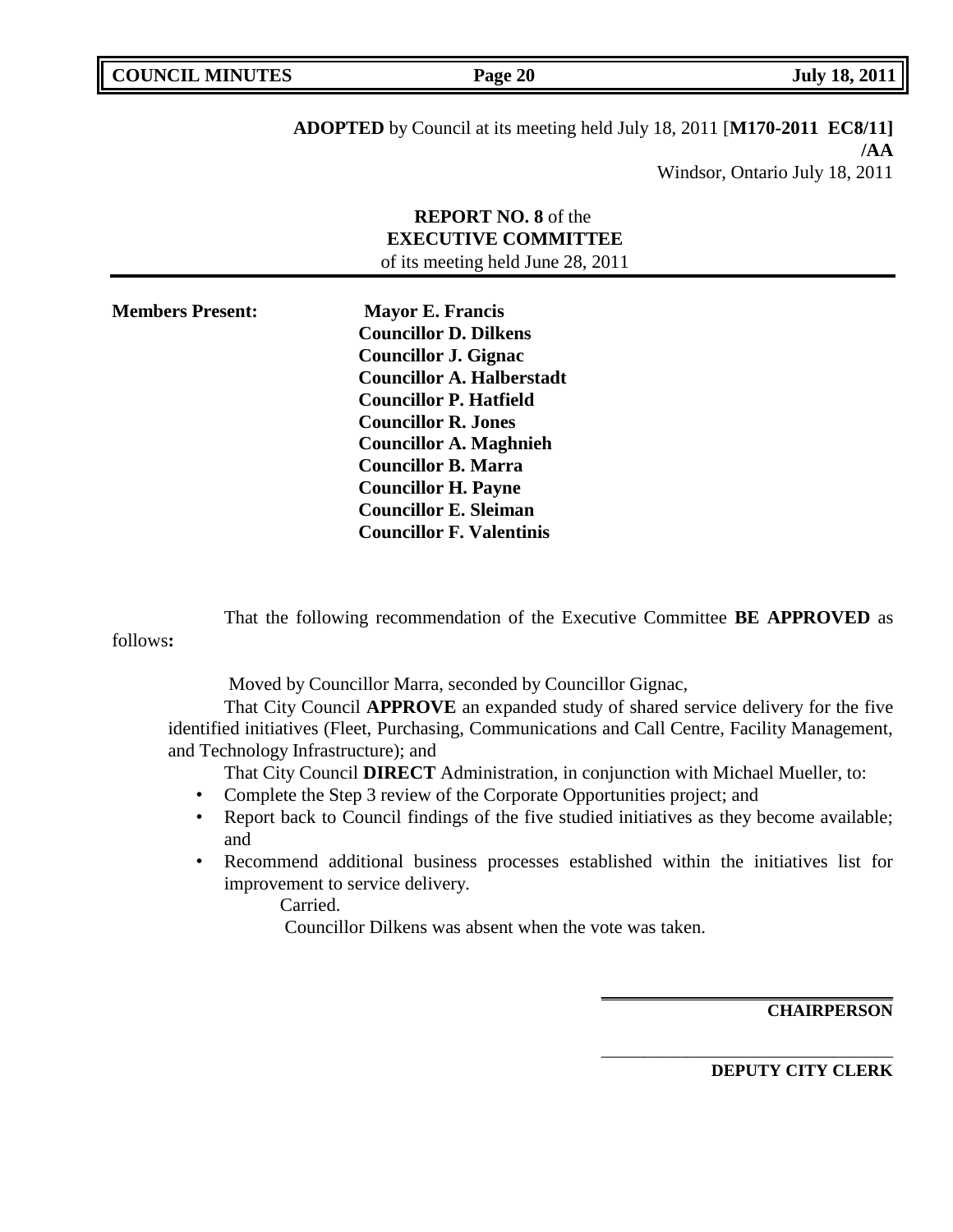| <b>COUNCIL MINUTES</b> | Page 21 | <b>July 18, 2011</b> |
|------------------------|---------|----------------------|
|                        |         |                      |

**ADOPTED** by Council at its meeting held July 18, 2011 [**M170-2011 EC9/11**] /AA Windsor, Ontario July 18, 2011

# **REPORT NO. 9** of the **EXECUTIVE COMMITTEE** of its meeting held June 28, 2011

**Members Present: Mayor E. Francis Councillor D. Dilkens Councillor J. Gignac Councillor A. Halberstadt Councillor R. Jones Councillor A. Maghnieh Councillor B. Marra Councillor H. Payne Councillor E. Sleiman Councillor F. Valentinis Councillor P. Hatfield**

That the following recommendation of the Executive Committee **BE APPROVED** as

follows**:** 

Moved by Councillor Jones, seconded by Councillor Sleiman,

THAT City Council RECEIVE the 2011 Tax Rates for Municipal purposes (which are based on the budget and ratios previously approved by Council) as provided in Table 1 of the report and also the 2011 capping/clawback percentages as provided in Table 3 of the report; and

THAT City Council APPROVE the 2011 Business Improvement Area rates as provided in Table 4 of the report which are based on the BIA budgets previously approved by Council. Carried.

Councillor Dilkens was absent when the vote was taken.

*Clerk's Note*: The Report from the City Treasurer dated June 16, 2011 titled "2011" Tax Policy and Rates – Update Report To Council" is *attached* as background information.

**CHAIRPERSON**

**DEPUTY CITY CLERK**

**\_\_\_\_\_\_\_\_\_\_\_\_\_\_\_\_\_\_\_\_\_\_\_\_\_\_\_\_\_\_\_\_\_\_**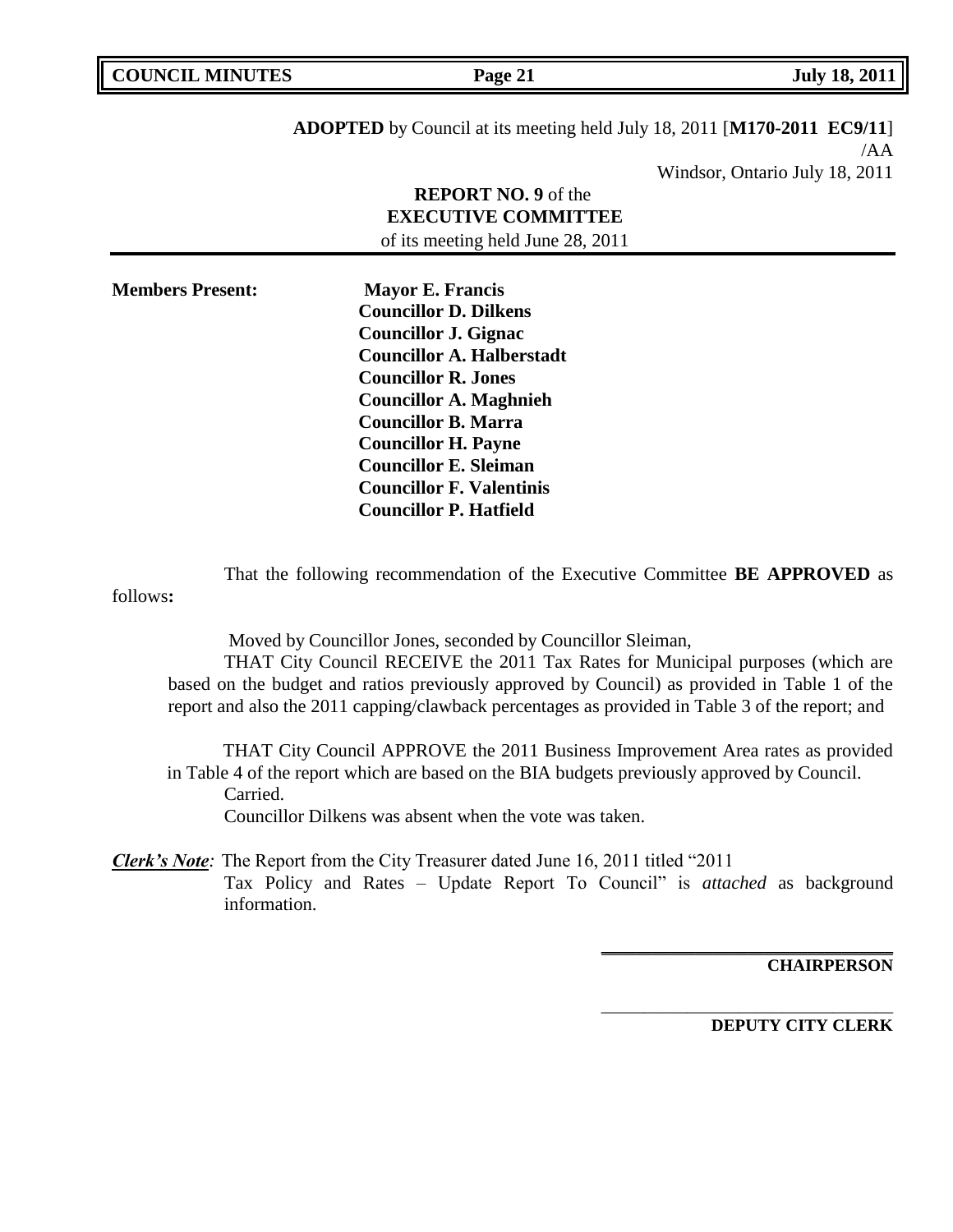| <b>COUNCIL MINUTES</b> | Page 22 | <b>July 18, 2011</b> |
|------------------------|---------|----------------------|
|                        |         |                      |

## **ADOPTED by Council at its meeting held July 18, 2011** [**M170-2011 EC10/11**] **/AA**

Windsor, Ontario July 18, 2011

| <b>REPORT NO. 10</b> of the       |
|-----------------------------------|
| <b>EXECUTIVE COMMITTEE</b>        |
| of its meeting held June 28, 2011 |

**Members Present: Mayor E. Francis Councillor D. Dilkens Councillor J. Gignac Councillor A. Halberstadt Councillor R. Jones Councillor A. Maghnieh Councillor B. Marra Councillor H. Payne Councillor E. Sleiman Councillor F. Valentinis Councillor P. Hatfield**

That the following recommendation of the Executive Committee **BE APPROVED** as

follows**:** 

Moved by Councillor Jones, seconded by Councillor Sleiman,

That City Council authorize administration to proceed with a Payroll Business Process Review project at an estimated cost of \$418,500; and

That capital funding in the amount of \$418,500 be transferred from the Program and Service Based Budget Capital Project #7093905 to the Payroll Business Process Review Capital Project to allow for this project to proceed; and

That the project team be authorized to issue an RFP in compliance with the City"s Purchasing Bylaw for the necessary consulting services relating to this project.

AND FURTHER that upon completion of the Business Process Review Project that a report be brought forward to City Council identifying the preferred recommendations and any required funding necessary for implementing changes to the Corporate Payroll Business Process and the related Payroll and HR system improvements that may be required for the Corporation.

Carried.

Councillor Dilkens was absent when the vote was taken.

*Clerk's Note:* The Report from the City Treasurer dated May 19, 2011

titled "Corporate Payroll Business Process Review" is *attached* as background information

**CHAIRPERSON** 

DEPUTY CITY CLERK

**\_\_\_\_\_\_\_\_\_\_\_\_\_\_\_\_\_\_\_\_\_\_\_\_\_\_\_\_\_\_\_\_\_\_**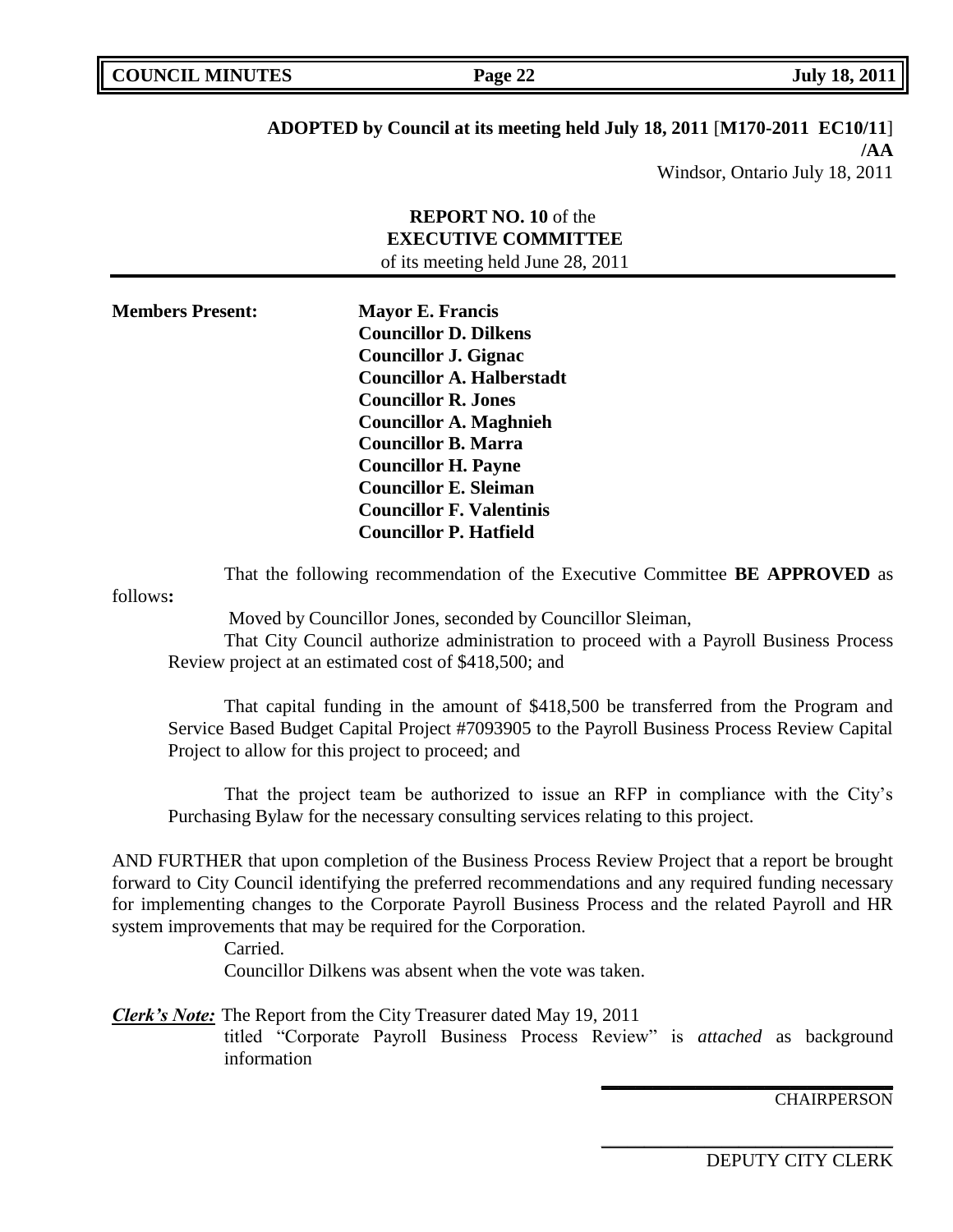| <b>COUNCIL MINUTES</b> |  |
|------------------------|--|
|                        |  |

**ADOPTED** by Council at its meeting held July 18, 2011 [**M170-2011 - EC11/11] /AA** Windsor, Ontario July 18, 2011

# **REPORT NO. 11** of the **EXECUTIVE COMMITTEE** of its meeting held June 28, 2011

| <b>Members Present:</b> | <b>Mayor E. Francis</b>          |
|-------------------------|----------------------------------|
|                         | <b>Councillor D. Dilkens</b>     |
|                         | <b>Councillor J. Gignac</b>      |
|                         | <b>Councillor A. Halberstadt</b> |
|                         | <b>Councillor R. Jones</b>       |
|                         | <b>Councillor A. Maghnieh</b>    |
|                         | <b>Councillor B. Marra</b>       |
|                         | <b>Councillor H. Payne</b>       |
|                         | <b>Councillor E. Sleiman</b>     |
|                         | <b>Councillor F. Valentinis</b>  |
|                         | <b>Councillor P. Hatfield</b>    |
|                         |                                  |

That the following recommendation of the Executive Committee **BE APPROVED** as

follows**:** 

Moved by Councillor Sleiman, Seconded by Councillor Maghnieh,

THAT Council **RECEIVE FOR INFORMATION** the financial capital project status update on the Infrastructure Stimulus Funding (ISF)/Recreation Infrastructure Canada (RInC) initiatives; and

THAT Council **APPROVE** the transfer of \$2,181,098 in funds from the Capital Contingency– 5 Year Plan project #7095000 to the various capital projects as identified and highlighted in Appendix A, leaving a total favourable variance of approximately \$14.7 million.

# Carried.

Councillor Dilkens was absent when the vote was taken.

*Clerk's Note:* The Report from the City Treasurer dated June 16, 2011

titled "ISF/RInC Capital Project Updates – As at Apr. 30, 2011" is *attached* as background information

**CHAIRPERSON**

**DEPUTY CITY CLERK**

**\_\_\_\_\_\_\_\_\_\_\_\_\_\_\_\_\_\_\_\_\_\_\_\_\_\_\_\_\_\_\_\_\_\_**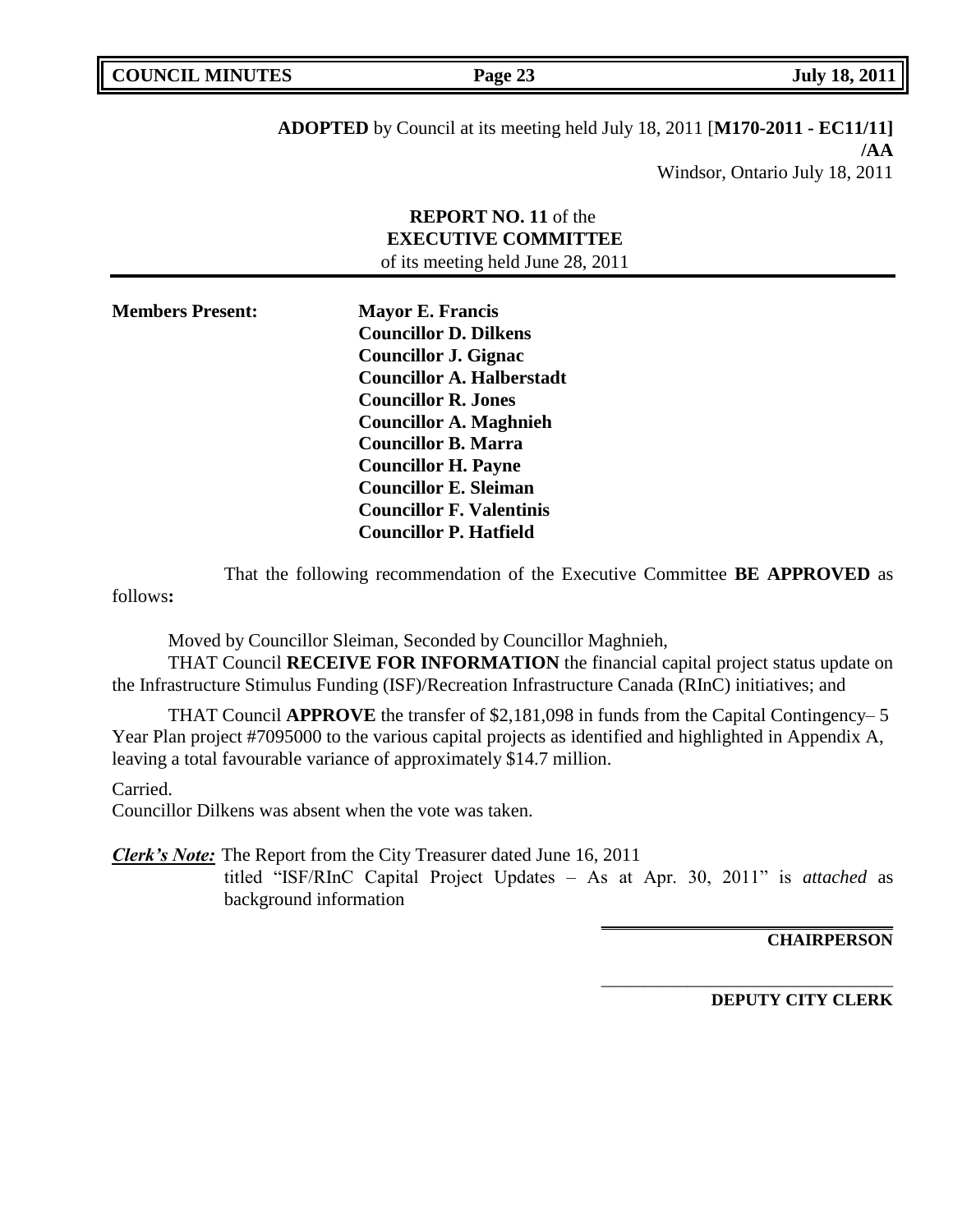| <b>COUNCIL MINUTES</b><br>Page 24 | <b>July 18, 2011</b> |
|-----------------------------------|----------------------|

**ADOPTED** by Council at its meeting held July 18, 201**1** [**M170-2011 - EC12/11] /AA** Windsor, Ontario July 18, 2011

# **REPORT NO. 12** of the **EXECUTIVE COMMITTEE** of its meeting held June 28, 2011

| <b>Members Present:</b> | <b>Mayor E. Francis</b>          |
|-------------------------|----------------------------------|
|                         | <b>Councillor D. Dilkens</b>     |
|                         | <b>Councillor J. Gignac</b>      |
|                         | <b>Councillor A. Halberstadt</b> |
|                         | <b>Councillor R. Jones</b>       |
|                         | <b>Councillor A. Maghnieh</b>    |
|                         | <b>Councillor B. Marra</b>       |
|                         | <b>Councillor H. Payne</b>       |
|                         | <b>Councillor E. Sleiman</b>     |
|                         | <b>Councillor F. Valentinis</b>  |
|                         | <b>Councillor P. Hatfield</b>    |

That the following recommendation of the Executive Committee **BE APPROVED** as follows**:** 

 Moved by Councillor Sleiman, Seconded by Councillor Marra, THAT City Council APPROVE the general objectives of the Chief Administrative Officer as contained in this report; and

THAT the Executive Director of Human Resources INTEGRATE these objectives into the performance appraisal tool of the Chief Administrative Officer; and

THAT City Council AUTHORIZES and RATIFIES the appointment of the Chief Administrative Officer to the Mediation Services Board and to the Labour Relations Secretariat's Employer Advisory Committee as required by CR1211/85*.*

> Carried. Councillor Dilkens was absent when the vote was taken.

*Clerk's Note:* The Report from the Chief Administrative Officer dated June 8, 2011 titled "Chief Administrative Officer Objectives for 2011" is *attached* as background information

**CHAIRPERSON**

**DEPUTY CITY CLERK**

**\_\_\_\_\_\_\_\_\_\_\_\_\_\_\_\_\_\_\_\_\_\_\_\_\_\_\_\_\_\_\_\_\_\_**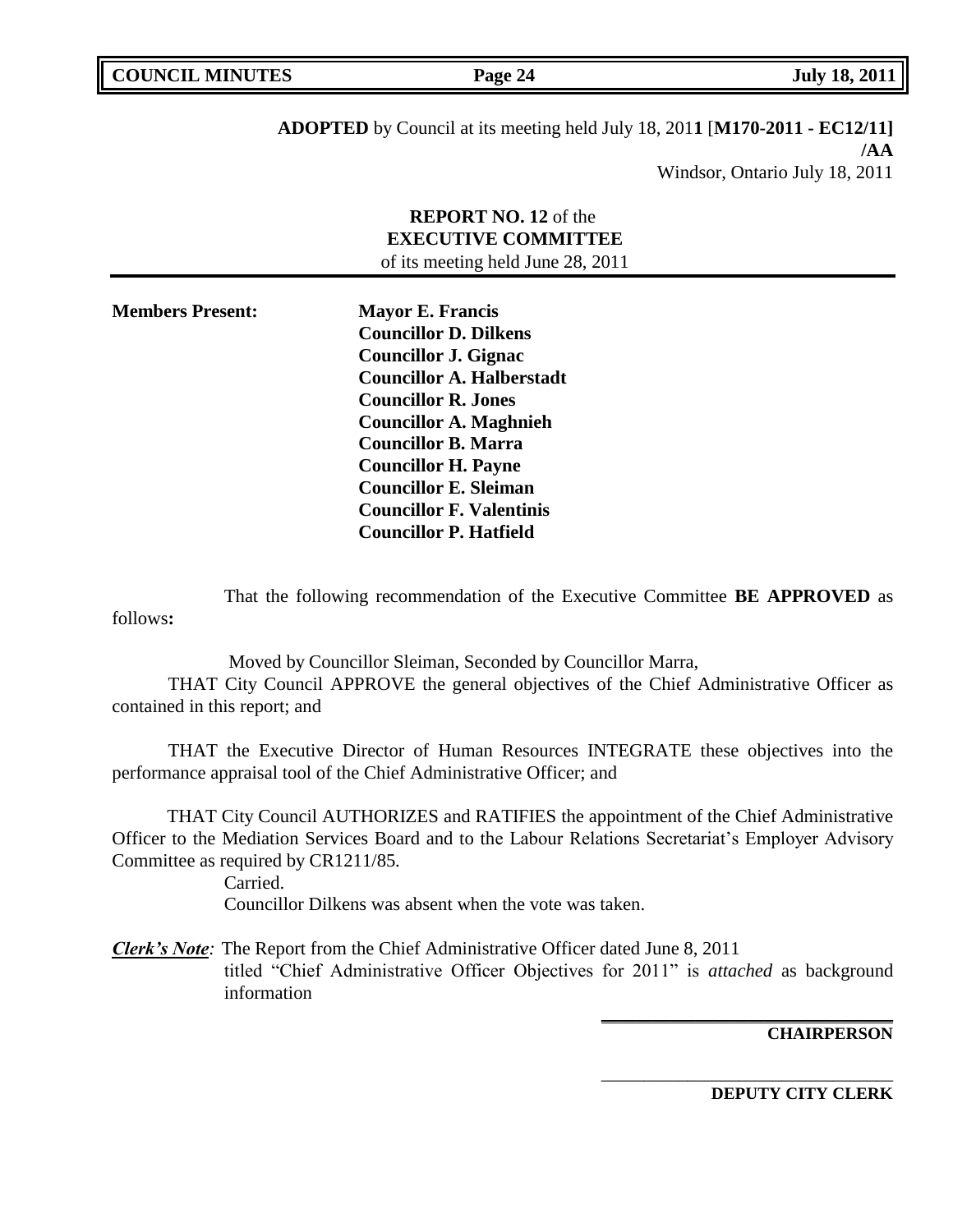| <b>COUNCIL MINUTES</b> | Page 25 | <b>July 18, 2011</b> |
|------------------------|---------|----------------------|
|                        |         |                      |

**ADOPTED** by Council at its meeting held July 18, 2011 [**M170-2011 - EC13/11]** /AA Windsor, Ontario July 18, 2011

# **REPORT NO. 13** of the **EXECUTIVE COMMITTEE** of its meeting held June 28, 2011

| <b>Members Present:</b> | <b>Mayor E. Francis</b>          |
|-------------------------|----------------------------------|
|                         | <b>Councillor D. Dilkens</b>     |
|                         | <b>Councillor J. Gignac</b>      |
|                         | <b>Councillor A. Halberstadt</b> |
|                         | <b>Councillor R. Jones</b>       |
|                         | <b>Councillor A. Maghnieh</b>    |
|                         | <b>Councillor B. Marra</b>       |
|                         | <b>Councillor H. Payne</b>       |
|                         | <b>Councillor E. Sleiman</b>     |
|                         | <b>Councillor F. Valentinis</b>  |
|                         | <b>Councillor P. Hatfield</b>    |

That the following recommendation of the Executive Committee **BE APPROVED** as follows**:** 

Moved by Councillor Jones, Seconded by Councillor Marra,

That the Executive Standing Committee **APPROVE** in principle the proposed 2011 CAO Performance Evaluation Process, attached as **Appendix B**. This report complements the report authored by the Chief Administrative Officer (CAO) to the Executive Standing Committee on June 28, 2011, regarding the CAO"s goals and objectives. Carried.

Councillor Dilkens was absent when the vote was taken.

*Clerk's Note:* The Report from the Chief Administrative Officer dated June 13, 2011 titled "Chief Administrative Officer Performance Evaluation - 2011" is *attached* as background information

**CHAIRPERSON**

**DEPUTY CITY CLERK**

**\_\_\_\_\_\_\_\_\_\_\_\_\_\_\_\_\_\_\_\_\_\_\_\_\_\_\_\_\_\_\_\_\_\_**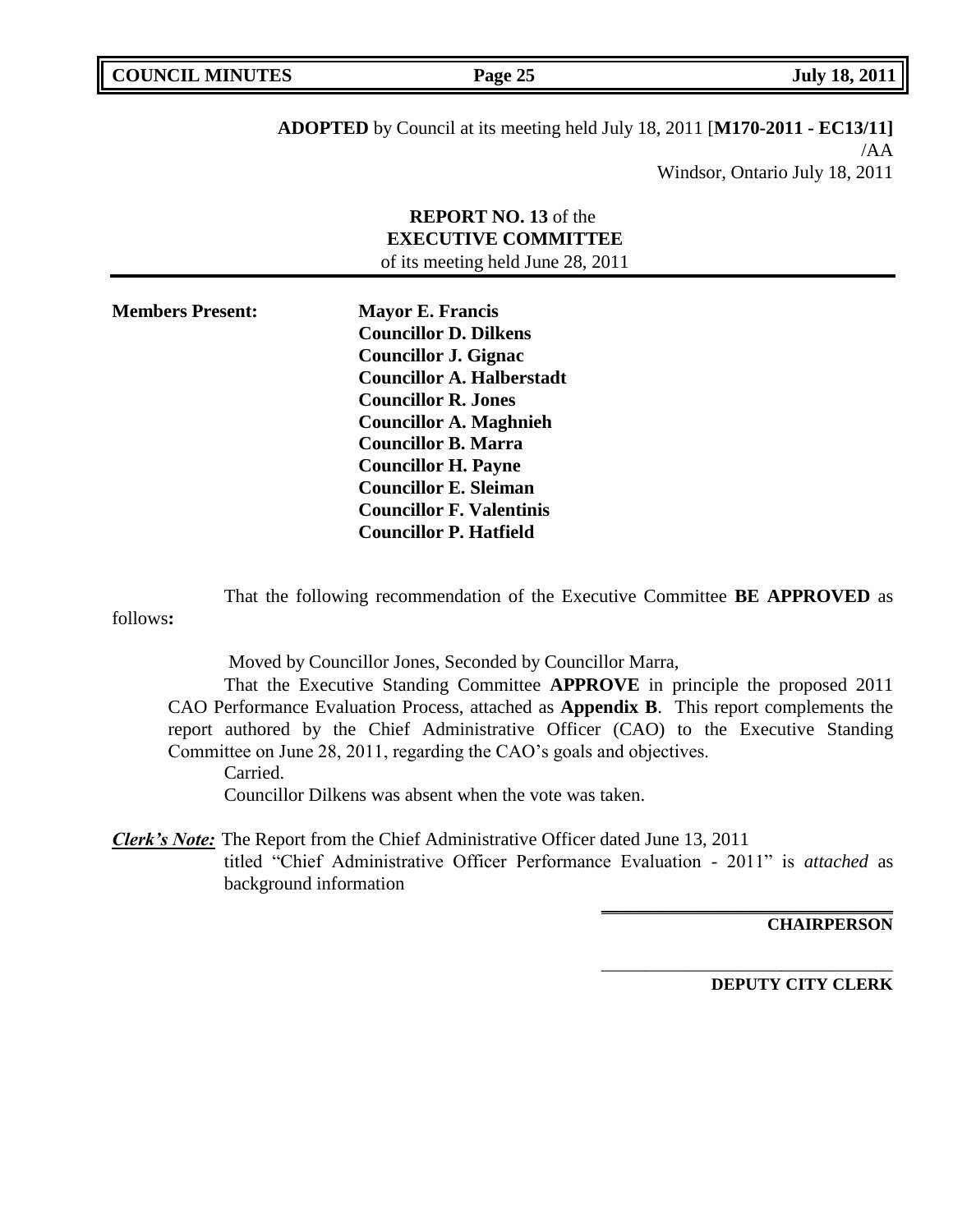| <b>COUNCIL MINUTES</b> | Page 26 | <b>July 18, 2011</b> |
|------------------------|---------|----------------------|
|                        |         |                      |

**ADOPTED** by Council at its meeting held July 18, 2011 [**M170-2011 - EC14/11**] /AA Windsor, Ontario July 18, 2011

|                              | <b>REPORT NO. 14 of the</b><br><b>EXECUTIVE COMMITTEE</b><br>of its meeting held June 28, 2011                                                                                                                                                                                                                                                                                                                     |
|------------------------------|--------------------------------------------------------------------------------------------------------------------------------------------------------------------------------------------------------------------------------------------------------------------------------------------------------------------------------------------------------------------------------------------------------------------|
| <b>Members Present:</b>      | <b>Mayor E. Francis</b><br><b>Councillor D. Dilkens</b><br><b>Councillor J. Gignac</b><br><b>Councillor A. Halberstadt</b><br><b>Councillor R. Jones</b><br><b>Councillor A. Maghnieh</b><br><b>Councillor B. Marra</b><br><b>Councillor H. Payne</b><br><b>Councillor E. Sleiman</b><br><b>Councillor F. Valentinis</b><br><b>Councillor P. Hatfield</b>                                                          |
| <b>Referencing:</b>          | <b>REPORT NO. 53 of the AUDIT COMMITTEE</b>                                                                                                                                                                                                                                                                                                                                                                        |
| follows:                     | That the following recommendation of the Executive Committee <b>BE APPROVED</b> as                                                                                                                                                                                                                                                                                                                                 |
|                              | Moved by Councillor Sleiman, Seconded by Councillor Maghnieh,<br>That the Audit Committee RECEIVE FOR INFORMATION the Status Report on<br>Compliance with Applicable Laws and Regulations, 3 <sup>rd</sup> and 4 <sup>th</sup> Quarters 2010; and<br>That the Status Report on Compliance with Applicable Laws and Regulations template<br><b>BE AMENDED</b> in accordance with departmental comment for 2011; and |
| for information.<br>Carried. | That the Committee Coordinator and City Clerk FORWARD this report to City Council                                                                                                                                                                                                                                                                                                                                  |
|                              | <b>Clerk's Note:</b> Audit Committee Report No. 53 is <i>attached</i> as background information.                                                                                                                                                                                                                                                                                                                   |
|                              | <b>CHAIRPERSON</b>                                                                                                                                                                                                                                                                                                                                                                                                 |

**DEPUTY CITY CLERK**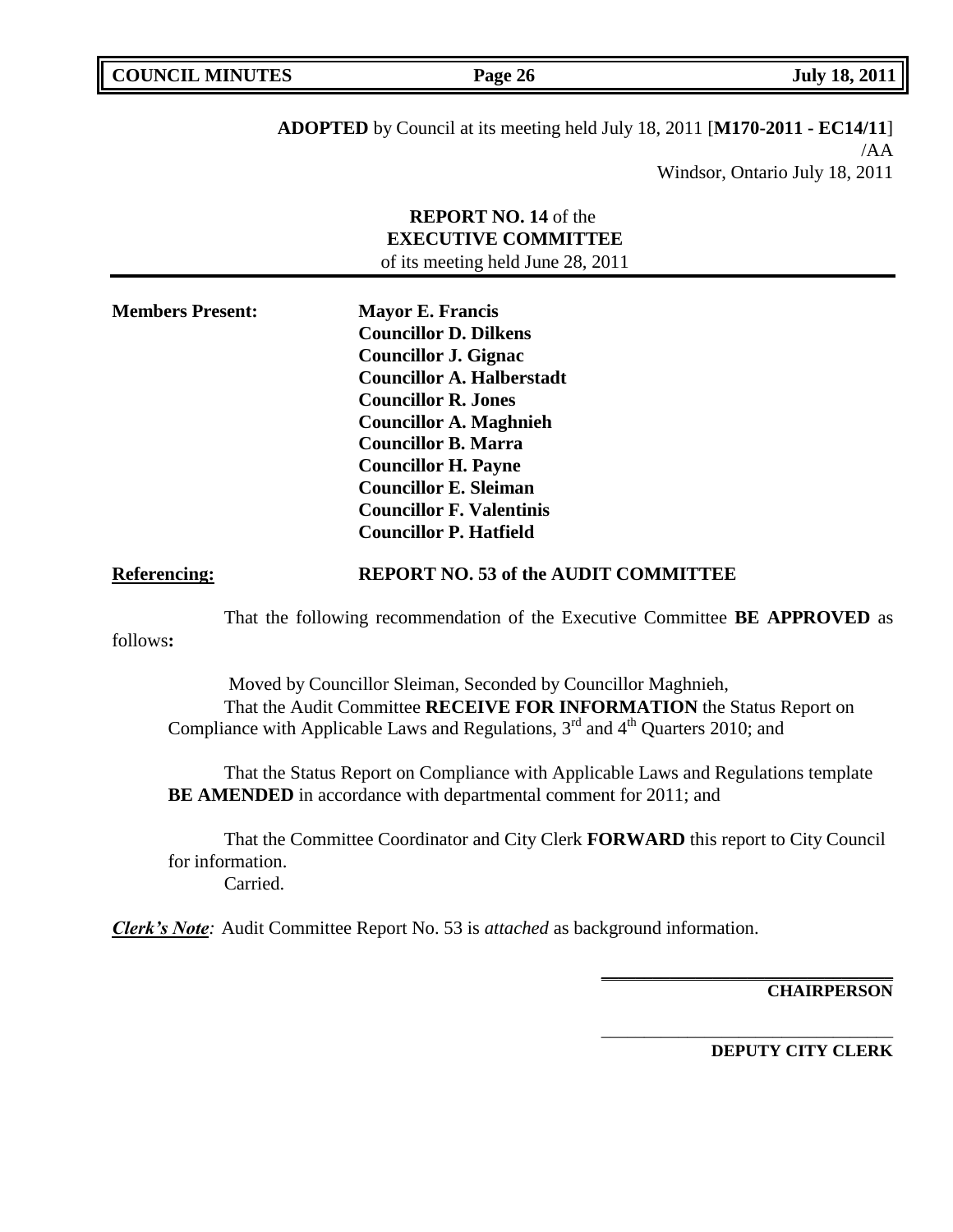| <b>COUNCIL MINUTES</b> | Page 27 | <b>July 18, 2011</b> |
|------------------------|---------|----------------------|
|                        |         |                      |
|                        |         |                      |

**ADOPTED** by Council at its meeting held July 18, 2011 [**M170-2011 - EC15/11] /AA** Windsor, Ontario July 18, 2011

|                              | <b>REPORT NO. 15 of the</b><br><b>EXECUTIVE COMMITTEE</b><br>of its meeting held June 28, 2011                                                                                                                                                                                                                                                            |
|------------------------------|-----------------------------------------------------------------------------------------------------------------------------------------------------------------------------------------------------------------------------------------------------------------------------------------------------------------------------------------------------------|
| <b>Members Present:</b>      | <b>Mayor E. Francis</b><br><b>Councillor D. Dilkens</b><br><b>Councillor J. Gignac</b><br><b>Councillor A. Halberstadt</b><br><b>Councillor R. Jones</b><br><b>Councillor A. Maghnieh</b><br><b>Councillor B. Marra</b><br><b>Councillor H. Payne</b><br><b>Councillor E. Sleiman</b><br><b>Councillor F. Valentinis</b><br><b>Councillor P. Hatfield</b> |
| <b>Referencing:</b>          | <b>REPORT NO. 54 of the AUDIT COMMITTEE</b>                                                                                                                                                                                                                                                                                                               |
| follows:                     | That the following recommendation of the Executive Committee <b>BE APPROVED</b> as                                                                                                                                                                                                                                                                        |
| for information.<br>Carried. | Moved by Councillor Sleiman, Seconded by Councillor Maghnieh,<br>That the Audit Committee RECEIVE FOR INFORMATION the Status Report on<br>Compliance with Applicable Laws and Regulations, 1st Quarter 2011; and<br>That the Committee Coordinator and City Clerk FORWARD this report to City Council                                                     |
|                              | <b>Clerk's Note:</b> Audit Committee Report No. 54 is <i>attached</i> as background information.                                                                                                                                                                                                                                                          |

**CHAIRPERSON**

**DEPUTY CITY CLERK**

**\_\_\_\_\_\_\_\_\_\_\_\_\_\_\_\_\_\_\_\_\_\_\_\_\_\_\_\_\_\_\_\_\_\_**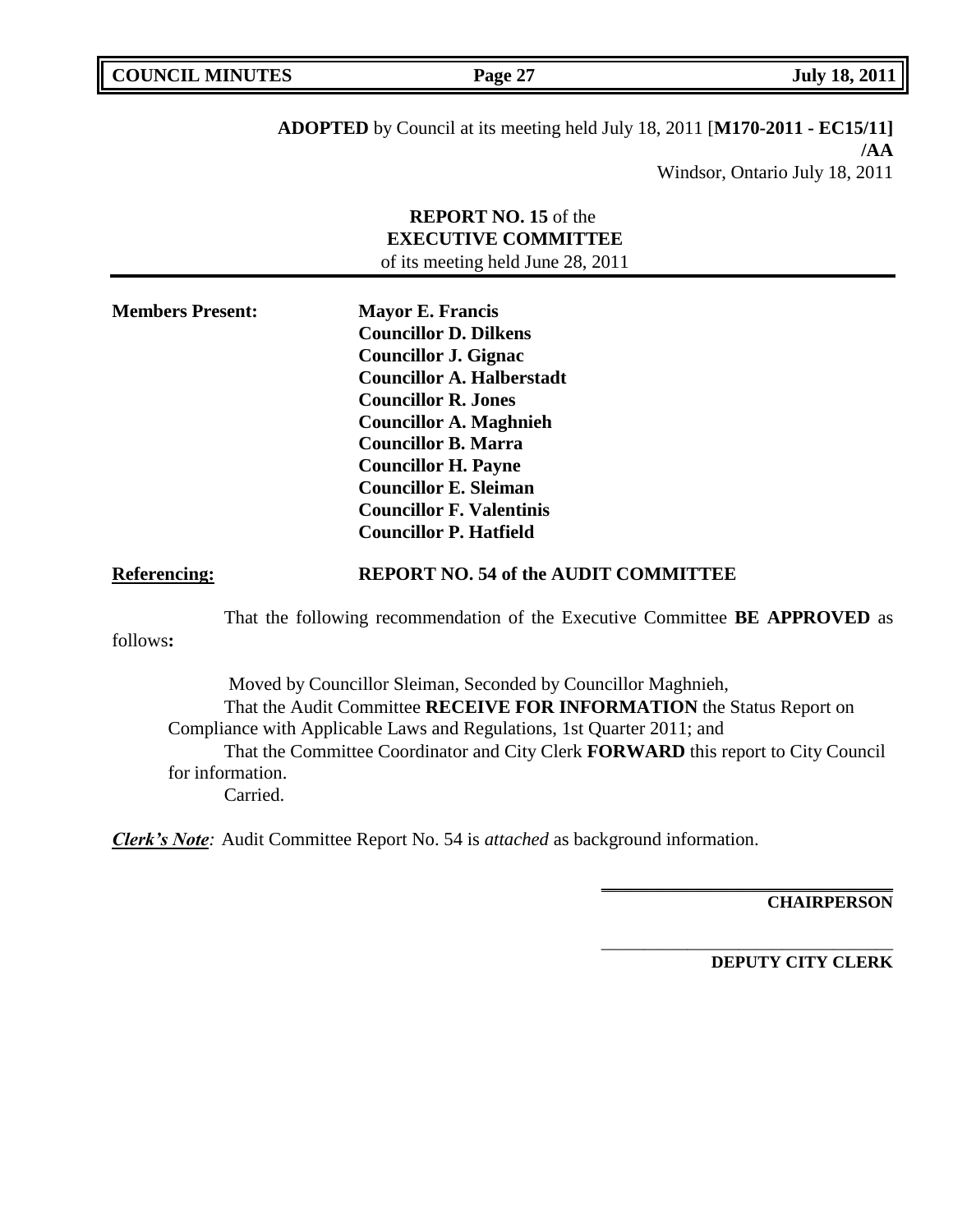| <b>COUNCIL MINUTES</b> | Page 28 | <b>July 18, 2011</b> |
|------------------------|---------|----------------------|
|                        |         |                      |

**ADOPTED** by Council at its meeting held July 18, 2011 [**M170-2011 - EC16/11**] /AA Windsor, Ontario July 18, 2011

|                         | <b>REPORT NO. 16 of the</b><br><b>EXECUTIVE COMMITTEE</b><br>of its meeting held June 28, 2011                                                                                                                                                                                                                                                            |
|-------------------------|-----------------------------------------------------------------------------------------------------------------------------------------------------------------------------------------------------------------------------------------------------------------------------------------------------------------------------------------------------------|
| <b>Members Present:</b> | <b>Mayor E. Francis</b><br><b>Councillor D. Dilkens</b><br><b>Councillor J. Gignac</b><br><b>Councillor A. Halberstadt</b><br><b>Councillor R. Jones</b><br><b>Councillor A. Maghnieh</b><br><b>Councillor B. Marra</b><br><b>Councillor H. Payne</b><br><b>Councillor E. Sleiman</b><br><b>Councillor F. Valentinis</b><br><b>Councillor P. Hatfield</b> |
| <b>Referencing:</b>     | <b>REPORT NO. 55 of the AUDIT COMMITTEE</b>                                                                                                                                                                                                                                                                                                               |
| follows:                | That the following recommendation of the Executive Committee BE APPROVED as                                                                                                                                                                                                                                                                               |
|                         | Moved by Councillor Sleiman, Seconded by Councillor Maghnieh,<br>That the Audit Committee RECEIVE FOR INFORMATION the Report of<br>Management regarding the Audit Committee Objectives for the 3 <sup>rd</sup> and 4 <sup>th</sup> Quarter of 2010 and<br>the $1st$ Quarter of 2011.<br>Carried.                                                          |
|                         | <b>Clerk's Note:</b> Audit Committee Report No. 55 is <i>attached</i> as background information.                                                                                                                                                                                                                                                          |

**CHAIRPERSON**

**DEPUTY CITY CLERK**

**\_\_\_\_\_\_\_\_\_\_\_\_\_\_\_\_\_\_\_\_\_\_\_\_\_\_\_\_\_\_\_\_\_\_**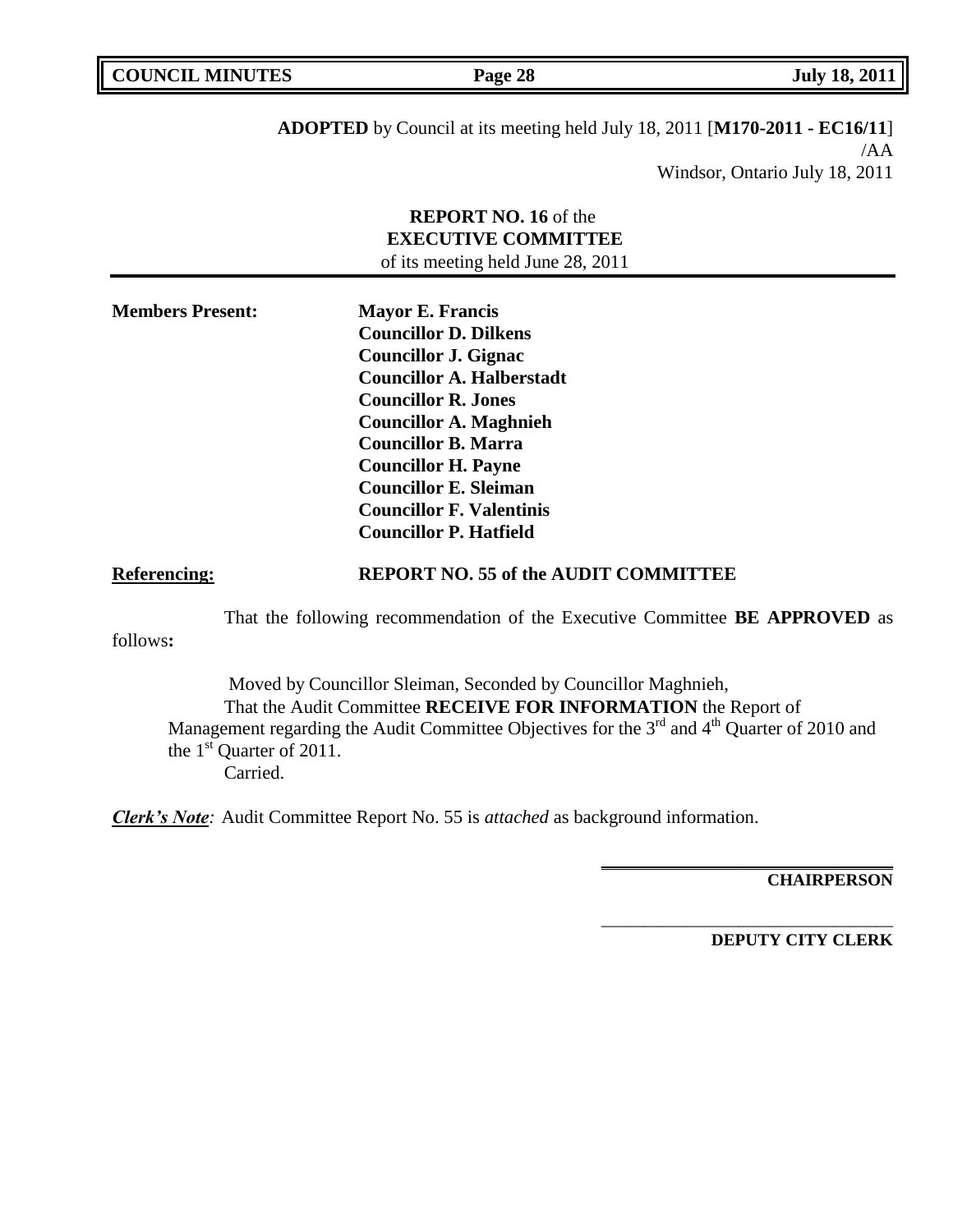| <b>COUNCIL MINUTES</b> | Page 29 | <b>July 18, 2011</b> |
|------------------------|---------|----------------------|
|                        |         |                      |
|                        |         |                      |

**ADOPTED** by Council at its meeting held July 18, 2011 [**M170-2011 - EC17/11**] /AA Windsor, Ontario July 18, 2011

|                                                                                                  | <b>REPORT NO. 17</b> of the<br><b>EXECUTIVE COMMITTEE</b><br>of its meeting held June 28, 2011                                                                                                                                                                                                                                                            |
|--------------------------------------------------------------------------------------------------|-----------------------------------------------------------------------------------------------------------------------------------------------------------------------------------------------------------------------------------------------------------------------------------------------------------------------------------------------------------|
| <b>Members Present:</b>                                                                          | <b>Mayor E. Francis</b><br><b>Councillor D. Dilkens</b><br><b>Councillor J. Gignac</b><br><b>Councillor A. Halberstadt</b><br><b>Councillor R. Jones</b><br><b>Councillor A. Maghnieh</b><br><b>Councillor B. Marra</b><br><b>Councillor H. Payne</b><br><b>Councillor E. Sleiman</b><br><b>Councillor F. Valentinis</b><br><b>Councillor P. Hatfield</b> |
| <b>Referencing:</b>                                                                              | <b>REPORT NO. 56 of the AUDIT COMMITTEE</b>                                                                                                                                                                                                                                                                                                               |
| follows:                                                                                         | That the following recommendation of the Executive Committee BE APPROVED as                                                                                                                                                                                                                                                                               |
| Carried.                                                                                         | Moved by Councillor Sleiman, Seconded by Councillor Maghnieh,<br>That the Audit Planning Report to the Audit Committee for the year ended December<br>31, 2010 prepared by KPMG LLP, Chartered Accountants BE RECEIVED for information.                                                                                                                   |
| <b>Clerk's Note:</b> Audit Committee Report No. 56 is <i>attached</i> as background information. |                                                                                                                                                                                                                                                                                                                                                           |

**CHAIRPERSON**

**SENIOR MANAGER OF COUNCIL SERVICES & DEPUTY CITY CLERK**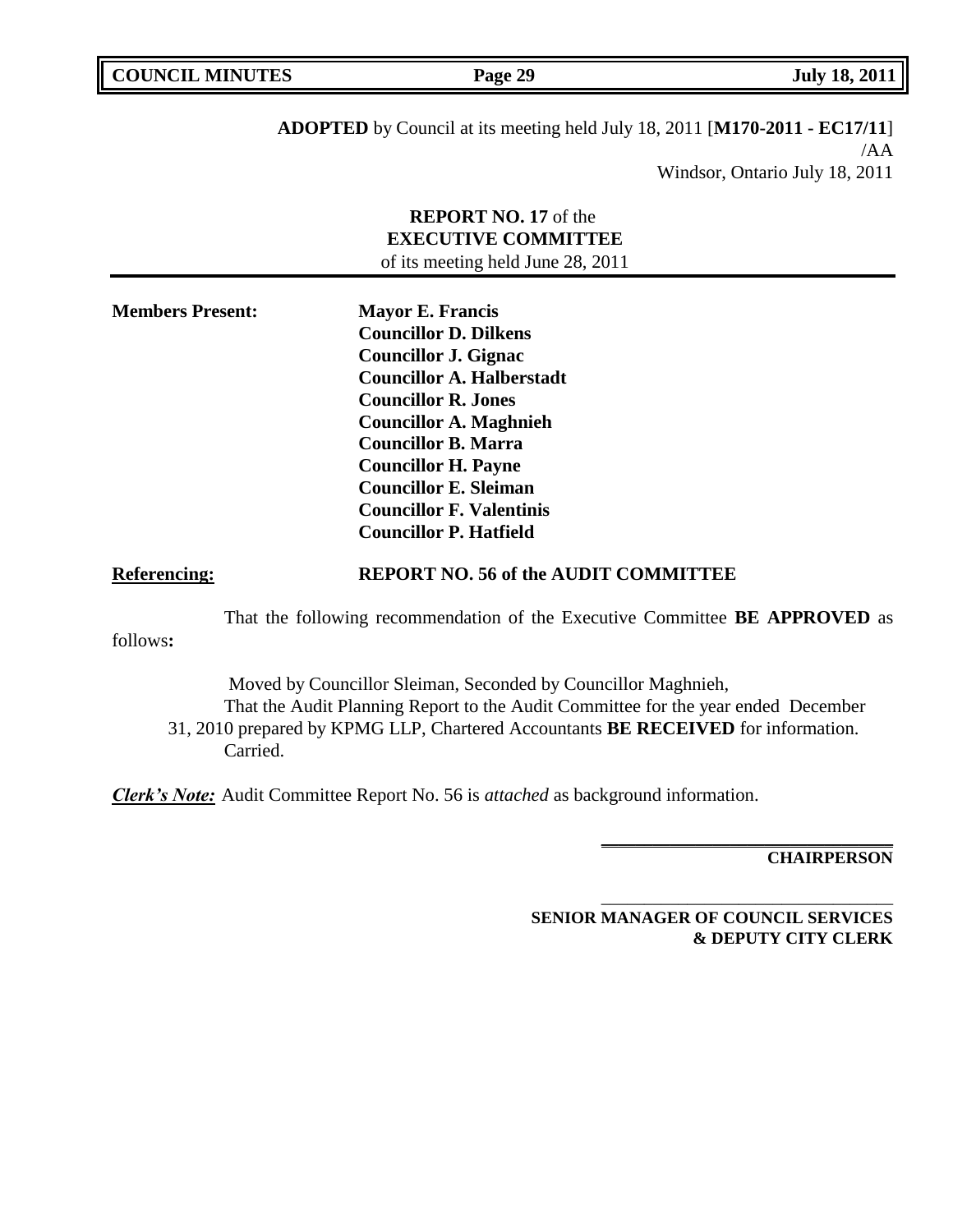| <b>COUNCIL MINUTES</b> | Page 30 | <b>July 18, 2011</b> |
|------------------------|---------|----------------------|
|                        |         |                      |

**ADOPTED** by Council at its meeting held July 18, 2011 [**M170-2011 - EC18/11]** /AA Windsor, Ontario July 18, 2011

|                         | <b>REPORT NO. 18</b> of the<br><b>EXECUTIVE COMMITTEE</b><br>of its meeting held June 28, 2011                                                                                                                                                                                                                                                            |
|-------------------------|-----------------------------------------------------------------------------------------------------------------------------------------------------------------------------------------------------------------------------------------------------------------------------------------------------------------------------------------------------------|
| <b>Members Present:</b> | <b>Mayor E. Francis</b><br><b>Councillor D. Dilkens</b><br><b>Councillor J. Gignac</b><br><b>Councillor A. Halberstadt</b><br><b>Councillor R. Jones</b><br><b>Councillor A. Maghnieh</b><br><b>Councillor B. Marra</b><br><b>Councillor H. Payne</b><br><b>Councillor E. Sleiman</b><br><b>Councillor F. Valentinis</b><br><b>Councillor P. Hatfield</b> |
| <b>Referencing:</b>     | <b>REPORT NO. 57 of the AUDIT COMMITTEE</b>                                                                                                                                                                                                                                                                                                               |
| follows:                | That the following recommendation of the Executive Committee BE APPROVED as                                                                                                                                                                                                                                                                               |
| Carried.                | Moved by Councillor Sleiman, Seconded by Councillor Maghnieh,<br>That the Report entitled "2011 Auditor General's Office ("AGO") Status Update" dated<br>May 16, 2011, BE RECEIVED for information.                                                                                                                                                       |
|                         | <b>Clerk's Note:</b> Audit Committee Report No. 57 is <i>attached</i> as background information.                                                                                                                                                                                                                                                          |

**CHAIRPERSON**

**SENIOR MANAGER OF COUNCIL SERVICES & DEPUTY CITY CLERK**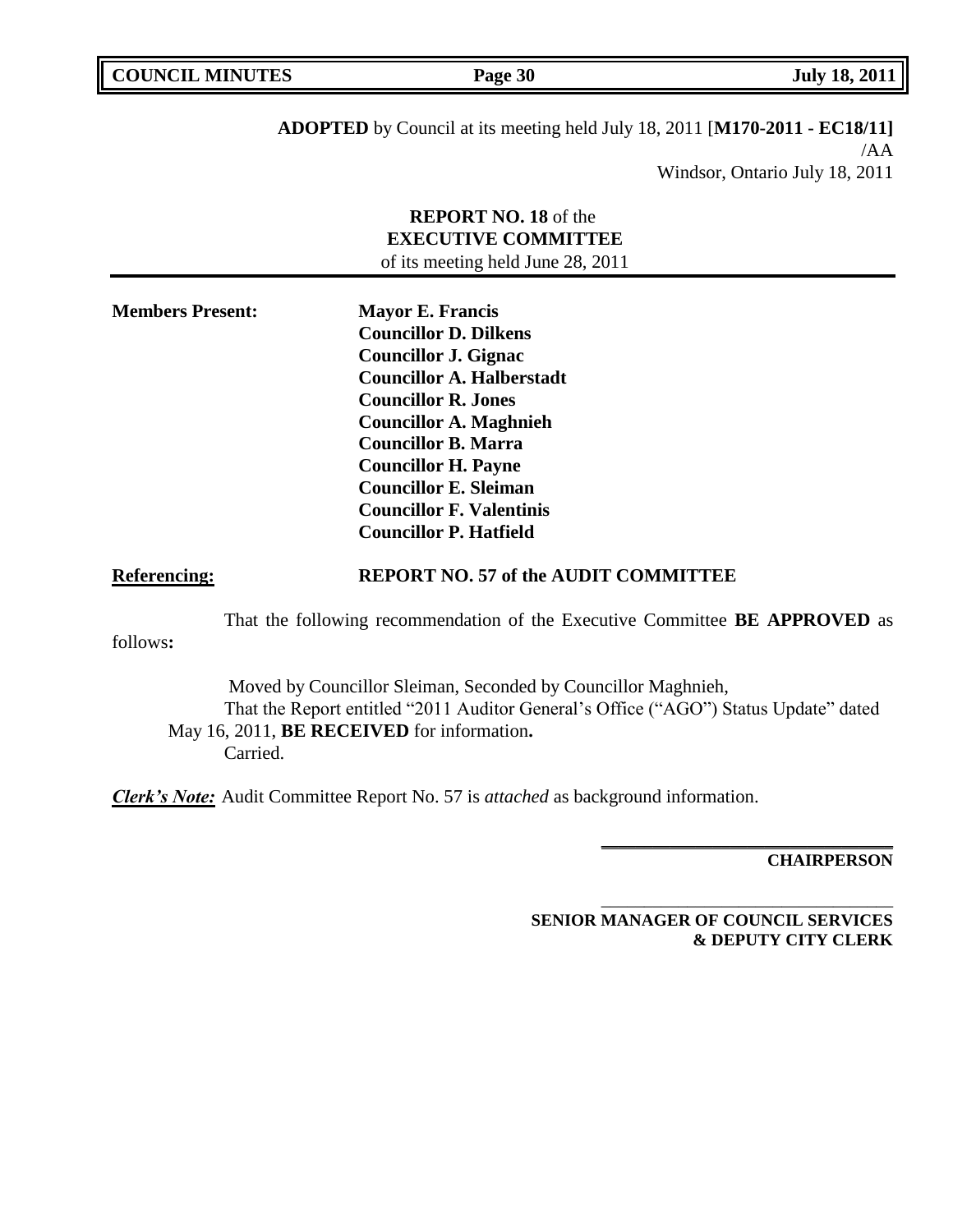| <b>COUNCIL MINUTES</b> | Page 31 | <b>July 18, 2011</b> |
|------------------------|---------|----------------------|
|                        |         |                      |

**ADOPTED** by Council at its meeting held July 18, 2011 [**M170-2011 - EC19/11**] /AA Windsor, Ontario July 18, 2011

# **REPORT NO. 19** of the **EXECUTIVE COMMITTEE** of its meeting held June 28, 2011

| <b>Members Present:</b> | <b>Mayor E. Francis</b>          |
|-------------------------|----------------------------------|
|                         | <b>Councillor D. Dilkens</b>     |
|                         | <b>Councillor J. Gignac</b>      |
|                         | <b>Councillor A. Halberstadt</b> |
|                         | <b>Councillor R. Jones</b>       |
|                         | <b>Councillor A. Maghnieh</b>    |
|                         | <b>Councillor B. Marra</b>       |
|                         | <b>Councillor H. Payne</b>       |
|                         | <b>Councillor E. Sleiman</b>     |
|                         | <b>Councillor F. Valentinis</b>  |
|                         | <b>Councillor P. Hatfield</b>    |

That the following recommendation of the Executive Committee **BE APPROVED** as follows**:**  Moved by Councillor Sleiman, Seconded by Councillor Maghnieh,

That the Minutes of the Service Delivery Review Steering Committee of their meeting held April 4, 2011 **BE ADOPTED** as presented. Carried.

*Clerk's Note:* Service Delivery Review Steering Committee Meeting Minutes of April 4, 2011 are *attached* as background information.

**CHAIRPERSON**

**SENIOR MANAGER OF COUNCIL SERVICES & DEPUTY CITY CLERK**

**\_\_\_\_\_\_\_\_\_\_\_\_\_\_\_\_\_\_\_\_\_\_\_\_\_\_\_\_\_\_\_\_\_\_**